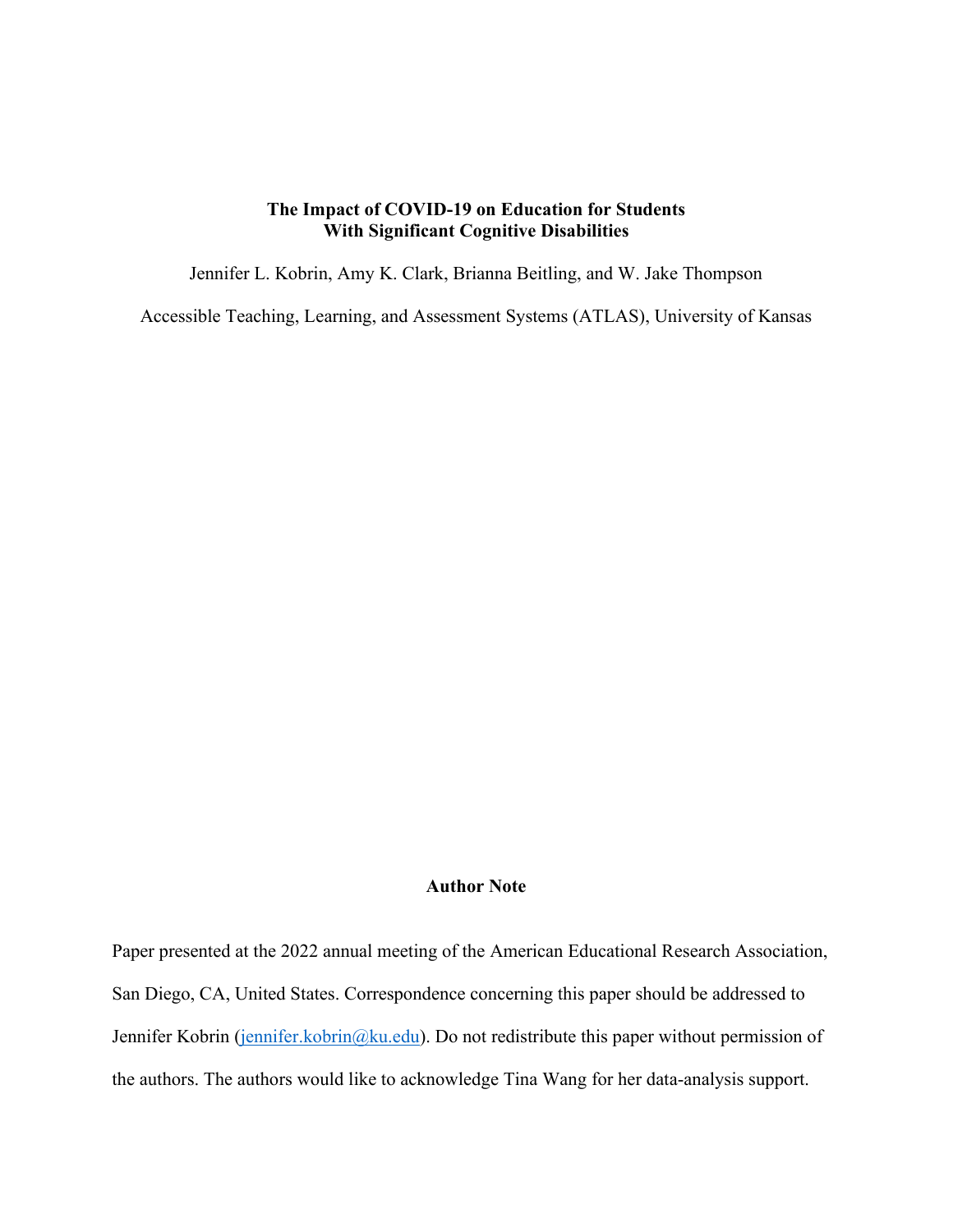#### **Abstract**

In this study we investigated the impact of the COVID-19 pandemic on opportunity to learn (OTL) for students with significant cognitive disabilities, using data collected via an annual survey for teachers of students participating in the Dynamic Learning Maps<sup>®</sup> alternate assessment. Guided by the OTL literature, we developed a set of indicators from the survey data representing instructional content, coverage (including instructional breadth and depth), and school conditions. We compared the content and coverage OTL indicators for the years before and during the pandemic and examined relationships between the school conditions indicators and OTL. The findings showed negligible differences in instructional breadth and depth from 2019 to 2021, but several instructional topics received less emphasis or no emphasis during the pandemic. After accounting for the match of instruction to assessment and the number of hours of weekly instruction, instructional conditions during the pandemic did not show a significant relationship to students' breadth and depth of instruction. We discuss caveats to aid in the interpretation of these results.

*Keywords:* COVID-19 pandemic, students with significant cognitive disabilities, opportunity to learn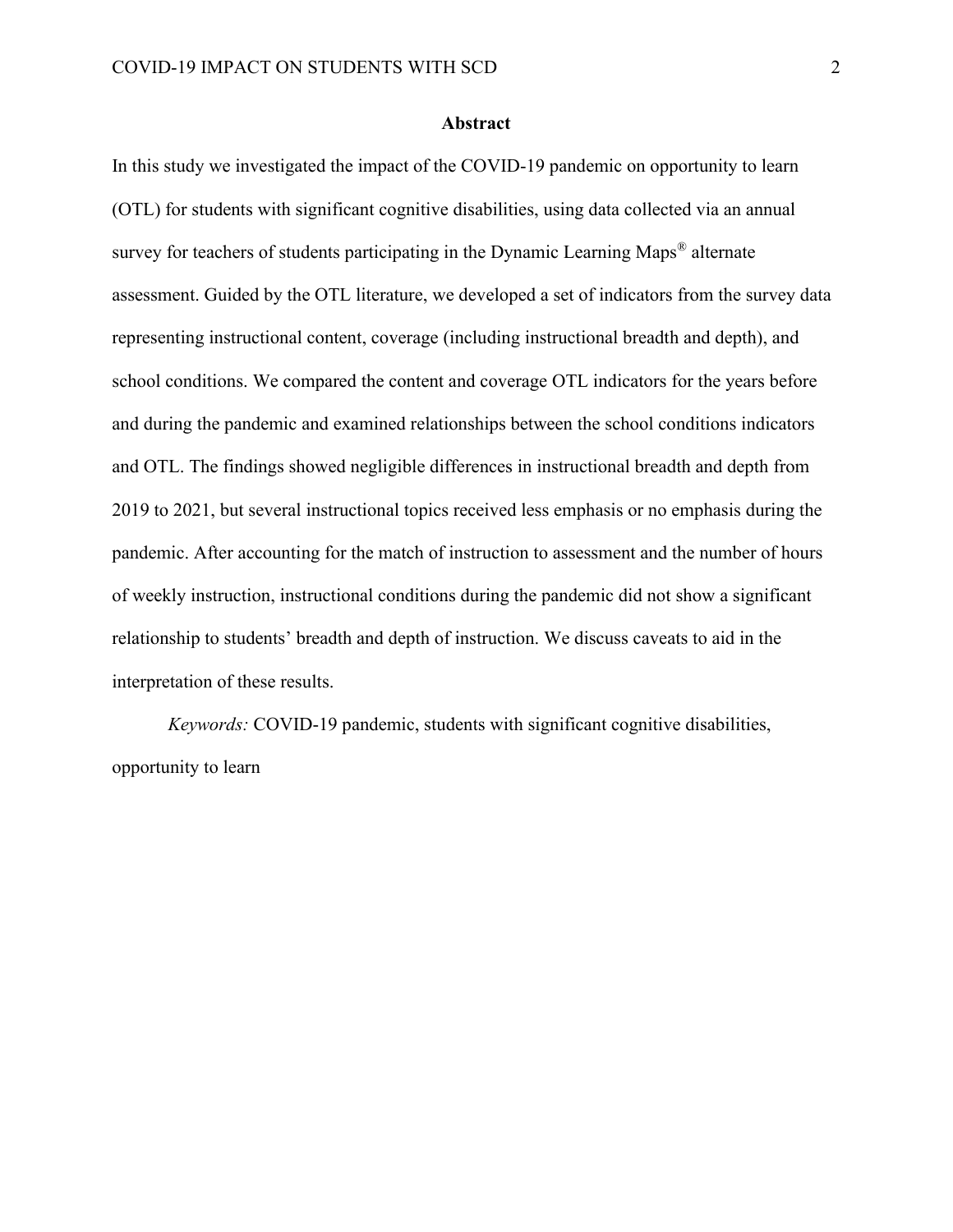# **The Impact of COVID-19 on Education for Students**

### **With Significant Cognitive Disabilities**

Students with the most significant cognitive disabilities (SCD) have historically faced barriers to accessing grade-level content. Even following the passage of numerous federal mandates in the 21st century, many students with SCD did not receive meaningful instruction on challenging academic standards (Karvonen et al., 2011). There is limited research evaluating the impact of the COVID-19 pandemic on their instruction, but students with special needs are unlikely to have those needs met through online learning (Young & Donovan, 2020). In a recent school-district survey, 73% of districts reported that COVID-19 school closures rendered instructional modifications and accommodations for students with disabilities more or substantially more difficult (Jackson & Bowdon, 2020). An analysis by NWEA (Dworkin & Carroll, 2021) showed that students with disabilities experience more learning loss than their peers without the structure and support they typically receive during a normal school year. Because students with SCD have more-extensive support needs than the general population of students with disabilities, they may be further affected by the pandemic.

Students with SCD taking alternate assessments showed reduced participation rates from 2018–2019 to 2020–2021, and there were small shifts in the composition of the population across years. Students from historically marginalized populations and students who typically have the lowest achievement participated in the Dynamic Learning Maps<sup>®</sup> (DLM) alternate assessment at lower rates than in previous years (Accessible Teaching, Learning, and Assessment Systems [ATLAS], 2021). In addition to the pandemic's impacts on assessment participation, the prevalence of remote instruction and students' support needs may have resulted in reduced opportunity for students with SCD to learn the full breadth of academic content. ATLAS (2021) reported that, while nearly half of students taking DLM assessments spent 75%–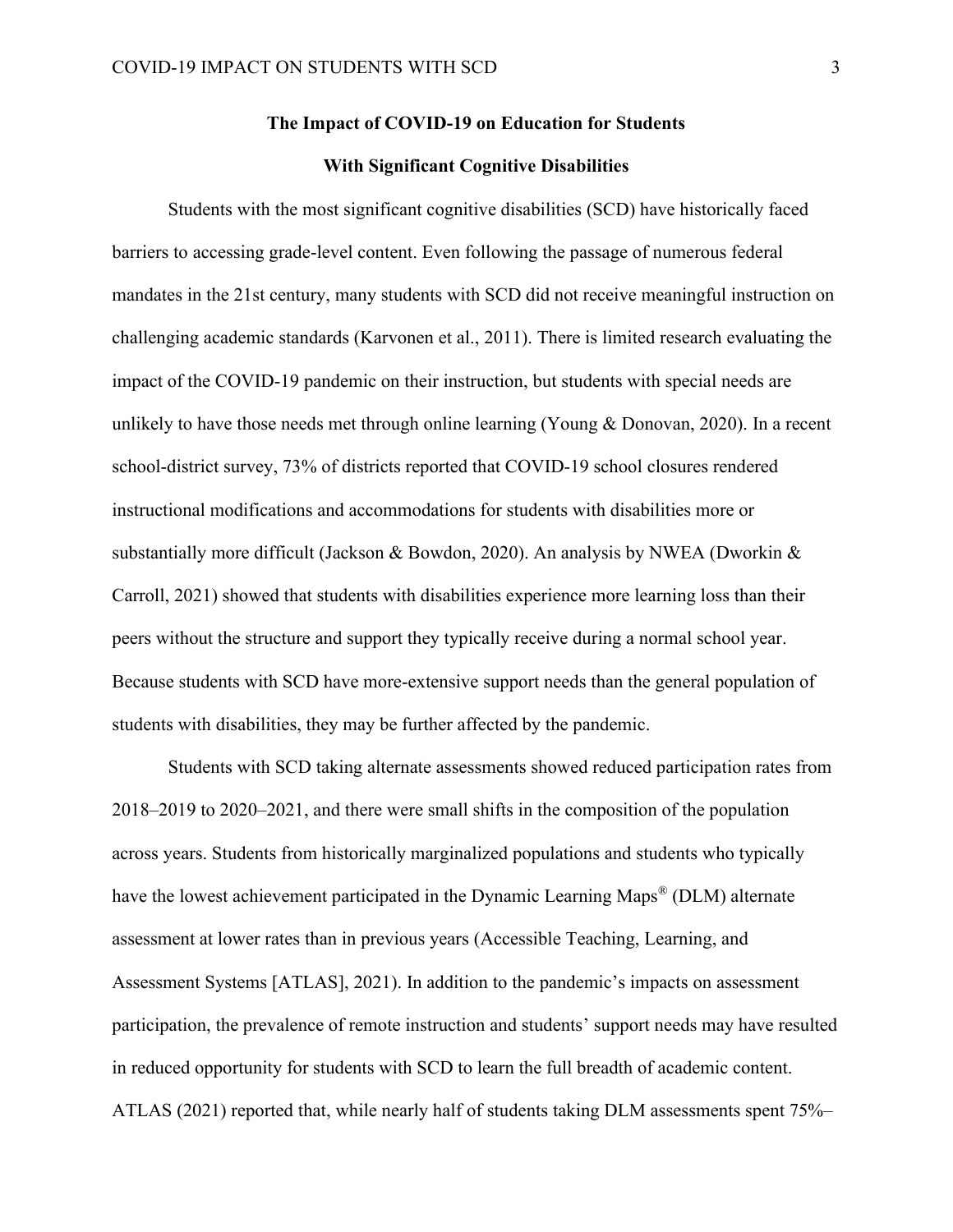100% of their instructional time in school, at least 60% of students spent some portion of the year receiving instruction from their teacher in home, 30% received instruction from a family member, and 6% received no in-school instruction.

*Opportunity to learn* (OTL) has been generally defined as opportunities that schools provide students to enable them to learn what is expected from them and to meet expectations set by content and performance standards (Banicky, 2000; Herman et al., 2000). Floden (2002) summarized the types of questions OTL is meant to address, which include the extent to which topics are emphasized in the curriculum, how much time teachers plan to spend teaching the topic, how much time teachers actually spend teaching the topic, how much of that time the student is present, and the degree to which the student engages in instructional activities.

Over the years, researchers have operationalized OTL in slightly different ways, but measures generally include one or more of the following dimensions: curriculum or what is taught (i.e., content); amount of exposure and/or emphasis (i.e., coverage); student engagement in instructional activities; and quality of instruction, including cognitive demand or performance expectations, instructional strategies, and resources (Herman & Abedi, 2004; Herman et al., 2000). Some researchers also include teacher background and school conditions in their OTL measures (e.g., Banicky, 2000). Opportunity to learn is most often measured with the use of teacher surveys (e.g., Blank et al., 2001; Karvonen et al., 2007, 2011) or instructional logs (e.g., Consortium for Policy Research in Education, n.d.; Kurz et al., 2015), although the construct has also been measured through classroom and teacher observations (Thurlow et al., 1984), coding of instructional materials (Wang, 1998), high school transcript review (Jones et al., 1986), and teacher interviews (Wang, 1998).

This study investigated instructional conditions during the COVID-19 pandemic for students with SCD. The research questions included: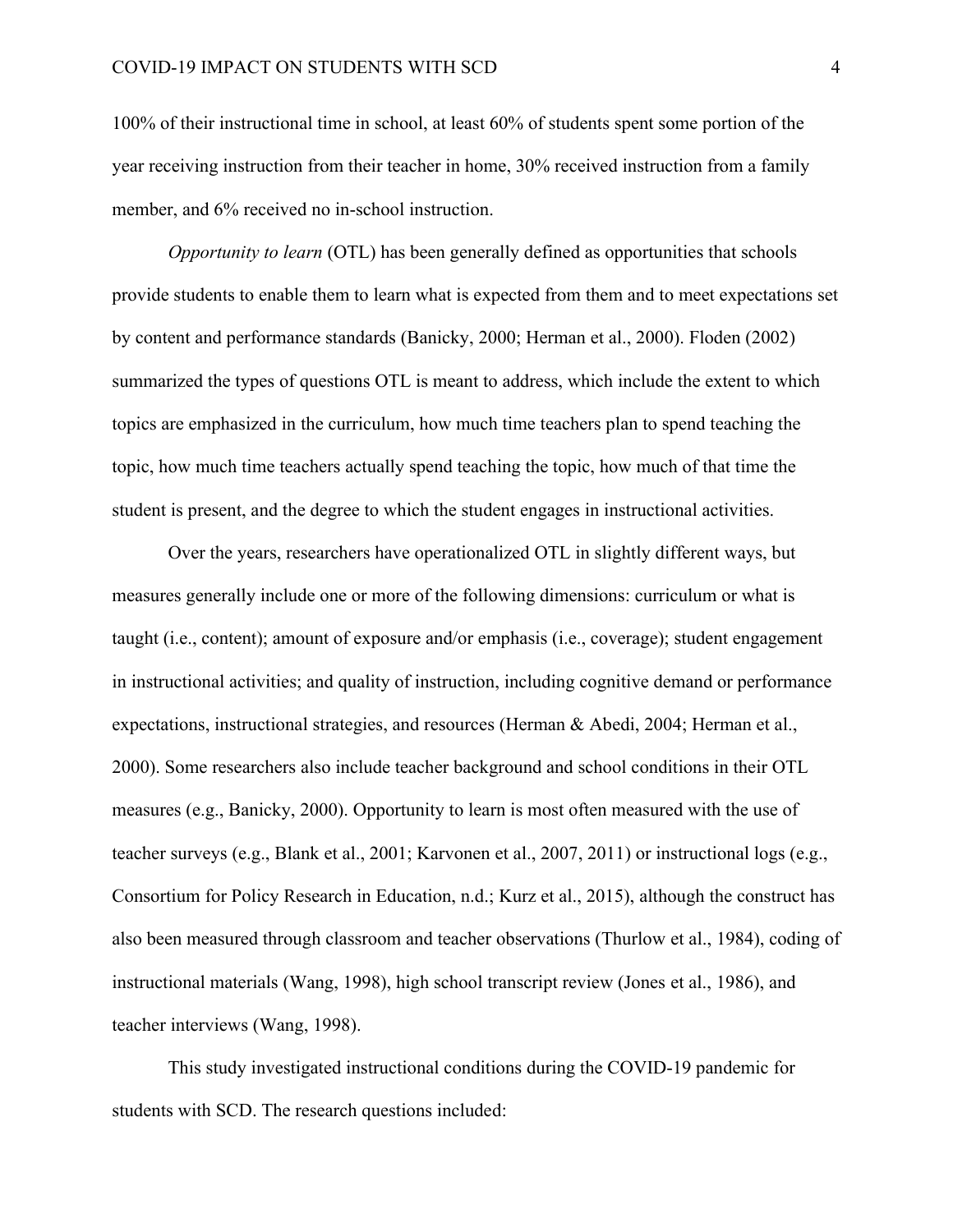- 1. How did OTL for students with SCD compare before and during the COVID-19 pandemic?
- 2. How did instructional conditions during COVID-19 relate to OTL for students with SCD?

#### **Methods**

#### **Data Sources and Sample**

The DLM alternate assessment measures academic content standards at a reduced depth, breadth, and complexity in English language arts (ELA), mathematics, and science for students with SCD who cannot meaningfully access general-education assessments, even with accommodations. Sixty-seven percent (67%) of students taking DLM assessments are identified as having autism, an intellectual disability, or multiple disabilities; 55% spend less than 40% of their instructional day in a general education classroom (Burnes & Clark, 2021).

The Dynamic Learning Maps® (DLM) Consortium administers an annual spring teacher survey to collect information about student and teacher experiences with the DLM assessment, OTL, accessibility, and other topics. One survey is assigned, per student, to be completed by the teacher to whom the student is assigned in the assessment system; survey completion is voluntary. The 2021 survey consisted of four blocks: three blocks were provided for all students, and the fourth block was spiraled so that each student was randomly assigned one of four item sets. The OTL survey items were included in three separate blocks, one for each subject (ELA [including writing], mathematics, and science). Table A1 in the appendix shows the survey blocks and number of respondents per block for the 2018, 2019, and 2021 teacher surveys.

The current study is based on data collected from the spiraled survey blocks focusing on OTL (2018, 2019, and 2021) and instructional conditions during the COVID-19 pandemic (2021 only). In 2018, 19,144 teachers responded to the teacher survey (response rate of 78.0% of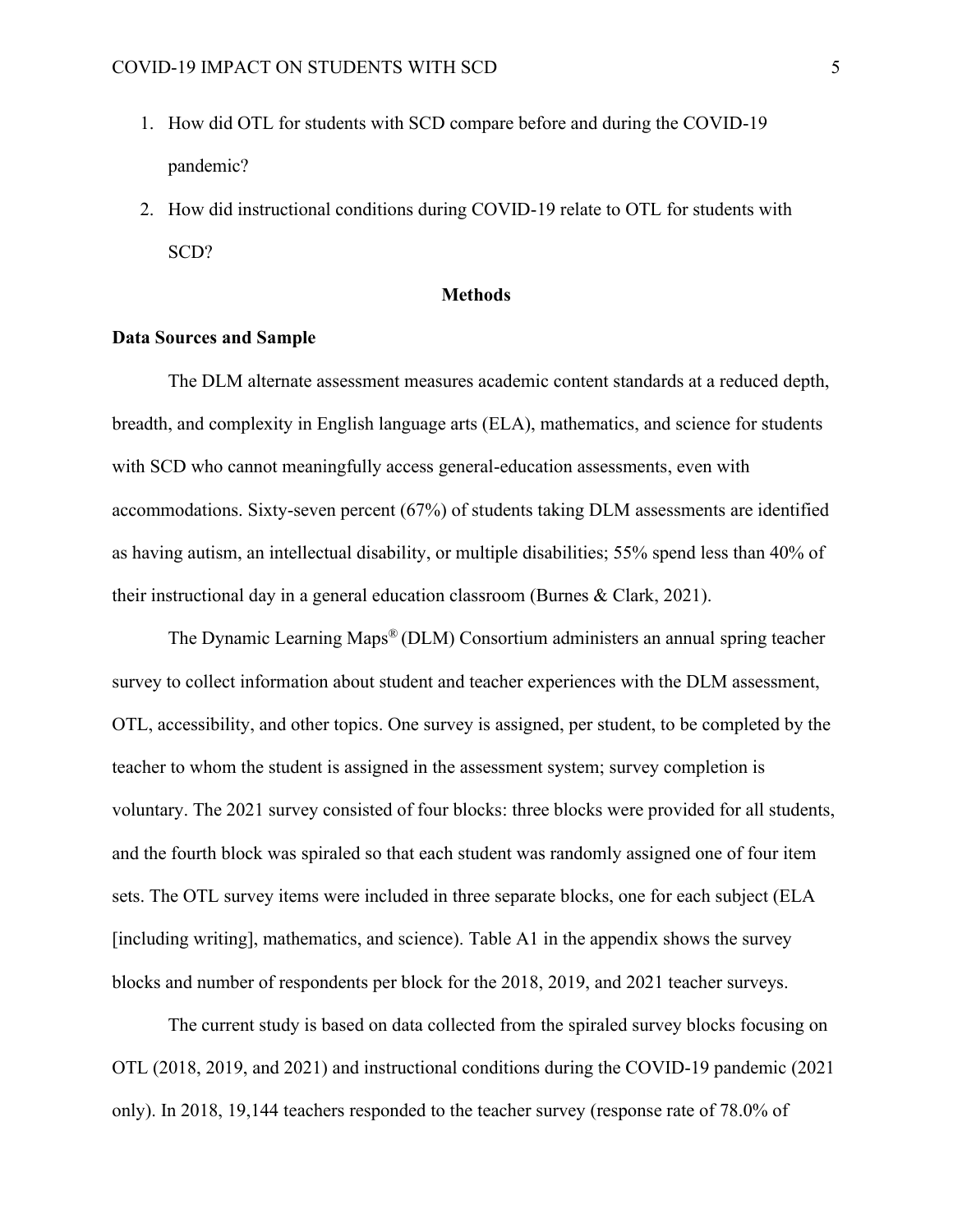teachers) about 59,543 students' experiences (66.1% of students); in 2019, 17,431 teachers responded (response rate of 77.2% of teachers) about 55,340 students' experiences (65.6% of students); and in 2021, 14,681 teachers responded (response rate of 63.1% of teachers) about 39,661 students' experiences (50.5% of students).

To account for shifts in the population, analyses to address the first research question (*How did OTL for students with SCD compare before and during the COVID-19 pandemic?*) were based on survey data matched for the same students in 2018 and 2019 (*n* = 26,110 students) and in 2019 and 2021 ( $n = 13,334$  students). Analyses to address the second research question (*How did instructional conditions during COVID-19 relate to OTL for students with SCD?*) were based on all 2021 survey data ( $n = 39,661$  students).

Tables 1 and 2 show the demographic characteristics and distribution of complexity band <sup>1</sup> for the 2018, 2019, 2021, and matched samples. There were virtually no demographic differences in the 2018 and 2019 samples, and slight differences in the 2019 and 2021 samples. The matched sample was similar to both total samples, although it had a slightly larger percentage of white students and slightly lower percentage of Black students, especially compared to the 2019 sample. The matched sample was also very similar to both total samples in the distribution of student complexity bands. Given the similarities between the matched samples and the total samples, we felt confident using the matched sample to evaluate changes in OTL before and during the COVID-19 pandemic.

<sup>&</sup>lt;sup>1</sup> DLM complexity bands are calculated using teachers' responses to a First Contact survey (Nash et al., 2016) about students' expressive communication and academic skills. There are four complexity bands: Foundational, Band 1, Band 2, and Band 3. The bands are used for test assignment.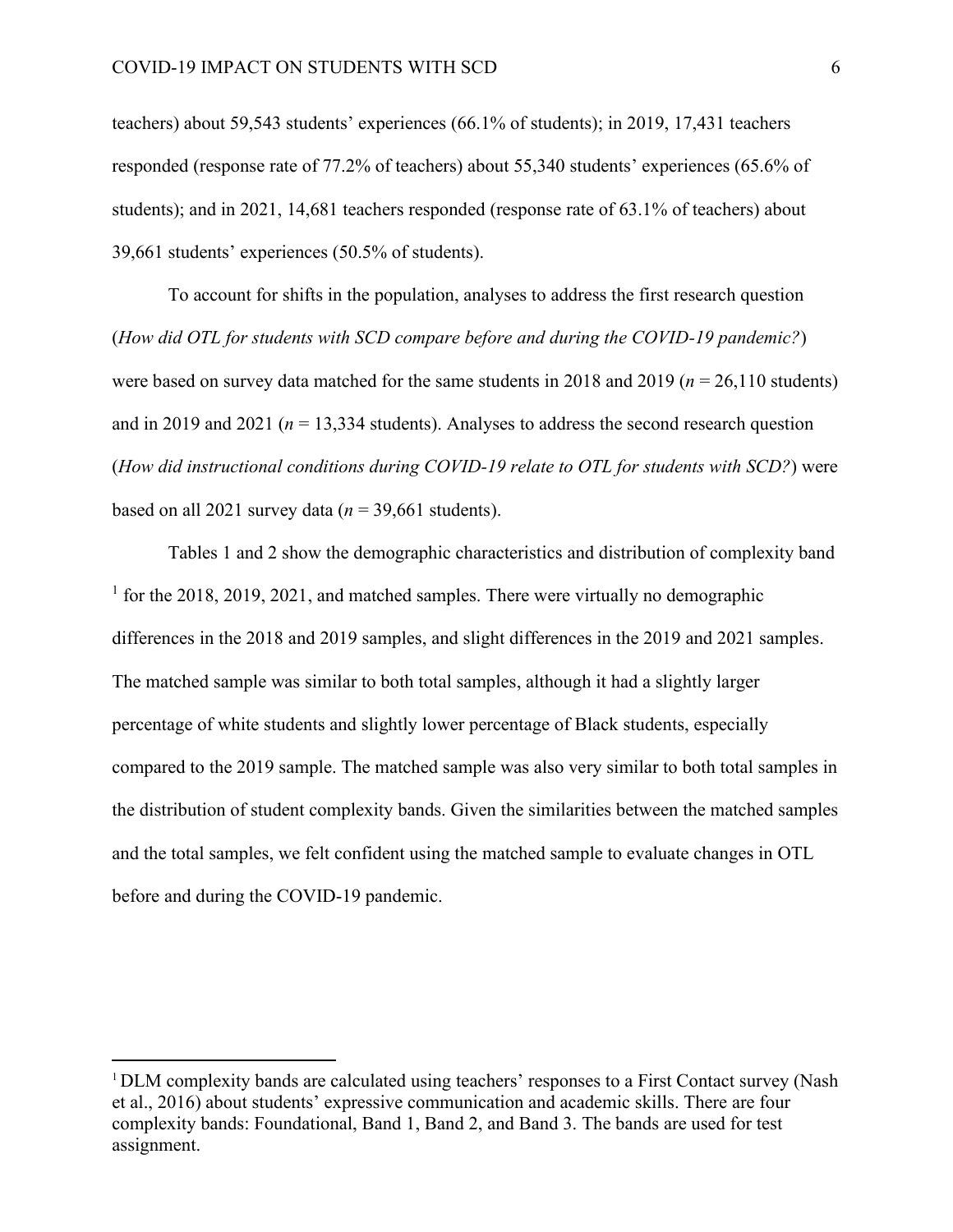# **Table 1**

| Subgroup           | 2018           | 2019           | 2021           | 2018/2019      | 2019/2021      |
|--------------------|----------------|----------------|----------------|----------------|----------------|
|                    | sample $(\% )$ | sample $(\% )$ | sample $(\% )$ | matched        | matched        |
|                    |                |                |                | sample $(\% )$ | sample $(\% )$ |
| Gender             |                |                |                |                |                |
| Male               | 66.5           | 66.1           | 67.2           | 66.0           | 66.3           |
| Female             | 33.5           | 33.9           | 32.8           | 34.0           | 33.7           |
| Race               |                |                |                |                |                |
| Alaska Native      | 0.4            | 0.2            | 0.2            | 0.2            | 0.3            |
| American Indian    | 3.4            | 3.3            | 2.9            | 3.9            | 3.5            |
| Asian              | 4.4            | 4.0            | 3.4            | 4.0            | 3.1            |
| <b>Black</b>       | 19.5           | 19.6           | 15.6           | 16.8           | 14.1           |
| Native Hawaiian or | 0.5            | 0.5            | 0.4            | 0.4            | 0.4            |
| Pacific Islander   |                |                |                |                |                |
| Two or more races  | 9.0            | 10.9           | 10.9           | 10.7           | 10.0           |
| White              | 62.9           | 61.4           | 66.5           | 63.9           | 68.6           |
| Hispanic ethnicity |                |                |                |                |                |
| Yes                | 20.4           | 18.5           | 16.9           | 18.7           | 16.8           |
| English learner    |                |                |                |                |                |
| participation      |                |                |                |                |                |
| English learner    | 5.6            | 5.8            | 5.4            | 5.4            | 4.2            |
| eligible or        |                |                |                |                |                |
| monitored          |                |                |                |                |                |

*Student Demographics for Total and Matched Samples*

### **Table 2**

*Dynamic Learning Maps Complexity Band for Total and Matched Samples*

| DLM complexity | 2018                       | 2019                       | 2021   | 2018/2019       | 2019/2021       |
|----------------|----------------------------|----------------------------|--------|-----------------|-----------------|
| band           | sample                     | sample                     | sample | matched         | matched         |
|                | $\left(\frac{0}{0}\right)$ | $\left(\frac{0}{0}\right)$ | $(\%)$ | sample $(\%)^a$ | sample $(\%)^a$ |
| Foundational   | 7.5                        | 7.6                        | 6.8    | 7.1             | 6.7             |
| Band 1         | 21.4                       | 22.3                       | 21.9   | 22.8            | 23.2            |
| Band 2         | 22.8                       | 23.4                       | 23.4   | 24.2            | 24.9            |
| Band 3         | 48.3                       | 46.8                       | 47.7   | 45.9            | 45.2            |

<sup>a</sup>The percentages for the matched samples are based on complexity band for the most recent year, i.e., 2019 for the 2018/2019 sample and 2021 for the 2019/2021 matched sample. Students' complexity bands may change from year to year.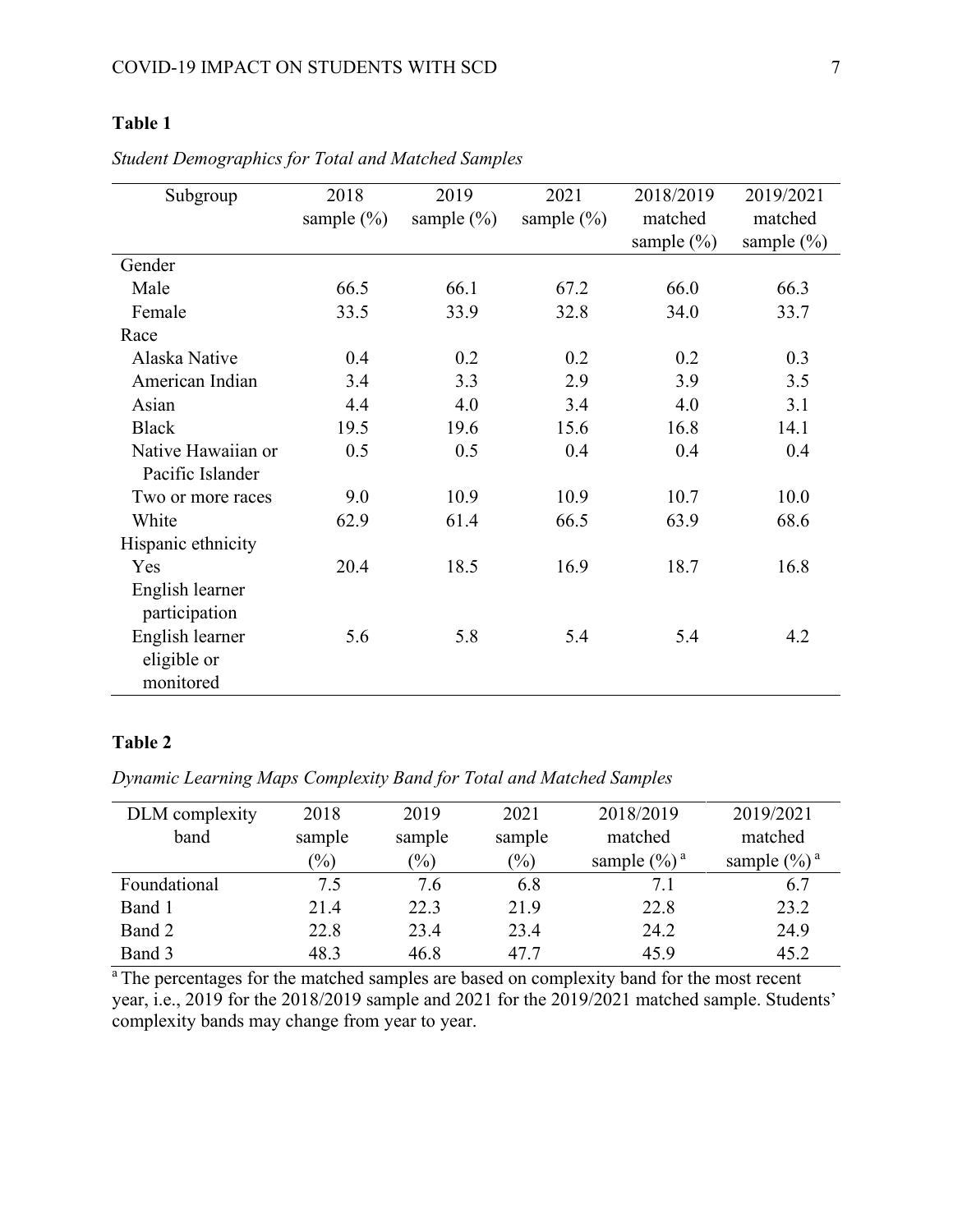### **Opportunity to Learn Indicators**

We computed several OTL indicators from the DLM teacher survey data, which cover the dimensions of content, coverage, and school conditions. The indicators represent breadth and depth of instruction, total amount of instructional time, match of instruction to DLM assessment content, access to curriculum aligned with DLM assessment content, and instructional conditions during the COVID-19 pandemic. Several of the OTL survey items were asked in prior years to enable examination of trends before and during the pandemic. Table 3 shows the survey items that were used to compute the OTL indicators, which OTL dimension each indicator represents (i.e., content, coverage, and school conditions), and how the indicators were computed.

### *Content and Coverage Indicators*

The DLM ELA and mathematics assessments measure conceptual areas representing conceptually related content standards (e.g., determine critical elements of text). The survey includes several items asking teachers to indicate the number of hours they provided instruction during the school year in each conceptual area in ELA and mathematics, and number of hours for various writing instructional practices, science core ideas, and science and engineering practices (henceforth these are collectively referred to as *topics*). We developed a set of indicators on breadth and depth of instruction using the data from these survey questions. Figure 1 depicts how the indicators were computed. Breadth of instruction in each subject was computed as the number of topics in which teachers indicated 6 or more hours of instruction during the school year. Depth of instruction was computed as the number of topics for which teachers indicated 16 or more hours of instruction during the school year. <sup>2</sup>

<sup>2</sup> Because the first response option is *0–5 hours* and teachers selecting this option may have provided no instruction, this option was not included in the breadth indicator. Additionally, because the response options differed, breadth for science in 2018 was defined as the number of topics with at least 1 hour of instruction and depth as the number of topics with at least 11 hours of instruction.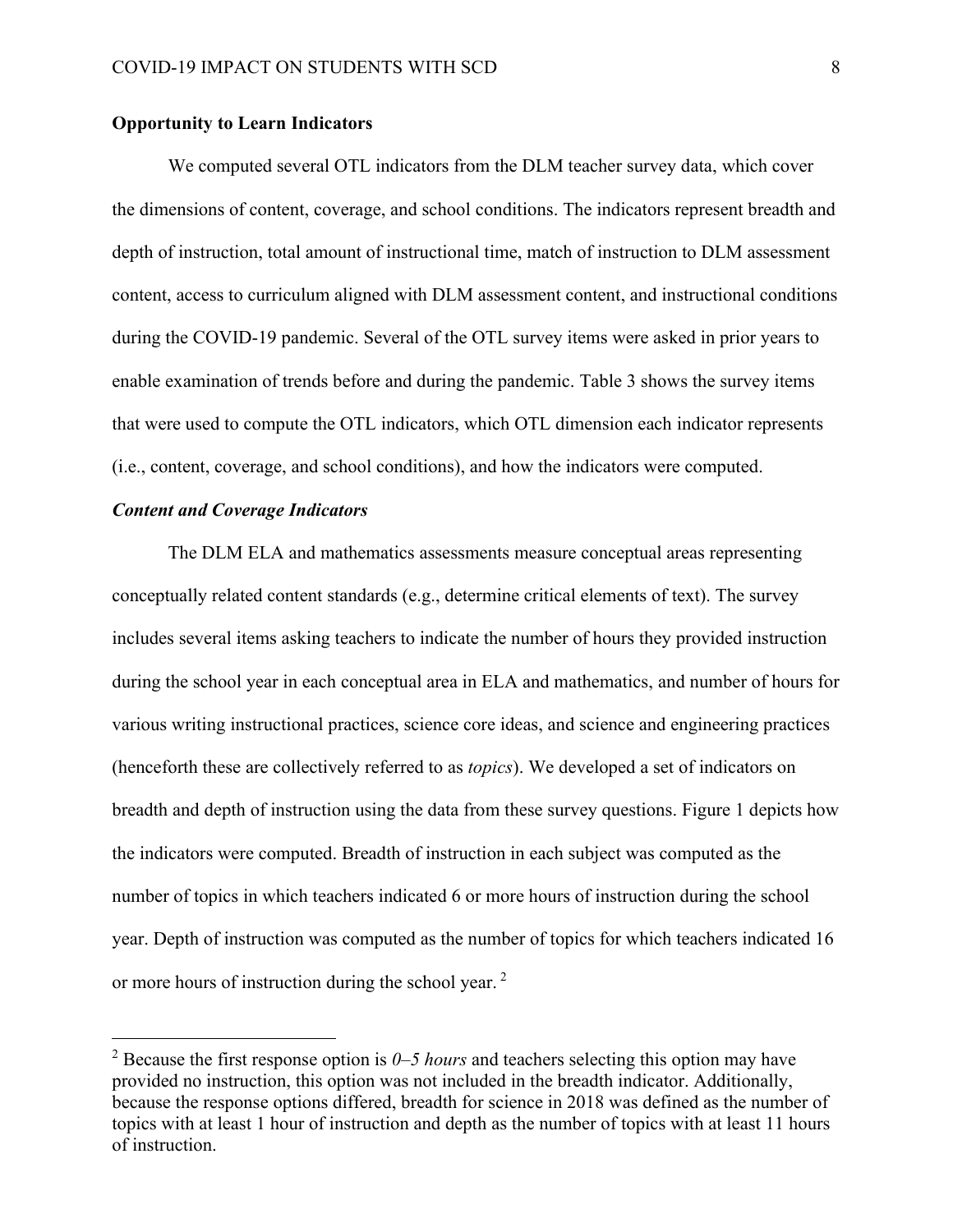# **Table 3**

*Dynamic Learning Maps Teacher Survey Items, Opportunity to Learn (OTL) Dimensions, and Indicators*

| Survey item                                                                                                                                                                                                                                                                                                                                         | Original response<br>options                                                                                        | OTL dimension                        | Indicator                                                                                   |
|-----------------------------------------------------------------------------------------------------------------------------------------------------------------------------------------------------------------------------------------------------------------------------------------------------------------------------------------------------|---------------------------------------------------------------------------------------------------------------------|--------------------------------------|---------------------------------------------------------------------------------------------|
| How many of the student's<br>testlets had content that<br>matched his or her instruction<br>this year (ELA, writing,<br>mathematics, science)?<br>Response options: None,<br>Some, Most, All, N/A                                                                                                                                                   | $0 = None$<br>$1 = Some$<br>$2 = Most$<br>$3 = All$                                                                 | Content                              | Original items (range $=$<br>$0-3$ ) and sum across<br>content areas (range $=$<br>$0 - 12$ |
| Across all subjects, on average,<br>number of hours student was<br>engaged in academic<br>instruction each week.<br>Response options: None, 1-5<br>hours, $6-10$ hours, $11-15$<br>hours, $16-20$ hours, $21-30$<br>hours, more than 30 hours                                                                                                       | $0 = None$<br>$1 = 1-5$ hours<br>$2 = 6 - 10$ hours<br>$3 = 11 - 15$ hours<br>$4 = 16 - 20$ hours<br>$5 = 21$ hours | Coverage                             | Original item<br>$(range = 0-5)$                                                            |
| Number of hours of instruction<br>in each conceptual area<br>(ELA, writing, and math)<br>core idea (science) and<br>science and engineering<br>practice.<br>Response options: 0–5 hours,<br>$6-10$ hours, $11-15$ hours, $16-$<br>20 hours, more than 20 hours                                                                                      | $0 = 0-5$ hours<br>$1 = 6 - 10$ hours<br>$2 = 11 - 15$ hours<br>$3 = 16 - 20$ hours<br>$4 = 20$ hours               | Coverage                             | Breadth and depth of<br>instruction <sup>b</sup>                                            |
| Teacher has access to<br>curriculum aligned with<br>content measured by DLM<br>assessments.<br>Response options: strongly<br>disagree, disagree, agree,<br>strongly agree                                                                                                                                                                           | $0 =$ strongly<br>disagree<br>$1 =$ disagree<br>$2 = \text{agree}$<br>$3 =$ strongly agree                          | Coverage                             | $1 = yes, 0 = no$                                                                           |
| Across the school year, about<br>what percentage of the<br>student's academic<br>instructional time was?<br>Response options: in school,<br>at home with 1:1 remote<br>instruction, at home with<br>group remote instruction, at<br>home with teacher present in<br>the home, at home with<br>family member providing<br>instruction, or absent (no | $0 = none$<br>$1 = 1\% - 25\%$<br>$2 = 26\% - 50\%$<br>$3 = 51\% - 75\%$<br>$4 = 76\% - 100\%$                      | School<br>conditions<br>$(COVID-19)$ | For each instructional<br>condition: $0 = \leq 50\%$ ,<br>$1 = >50\%$                       |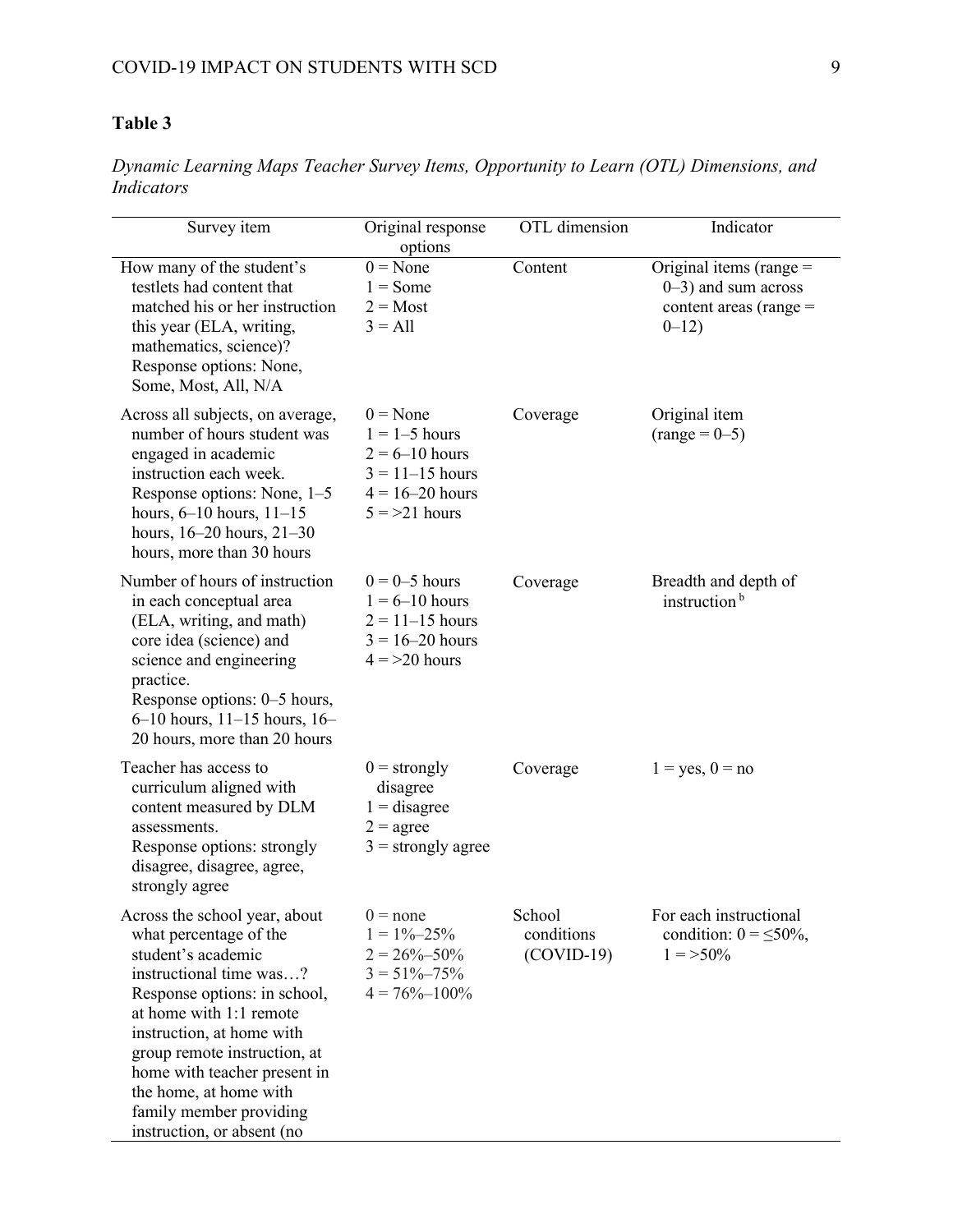### COVID-19 IMPACT ON STUDENTS WITH SCD 10

| Survey item                                                                                                                                                                                                                                                 | Original response<br>options | OTL dimension                        | Indicator                                         |
|-------------------------------------------------------------------------------------------------------------------------------------------------------------------------------------------------------------------------------------------------------------|------------------------------|--------------------------------------|---------------------------------------------------|
| formal instruction) <sup>a</sup>                                                                                                                                                                                                                            |                              |                                      |                                                   |
| Which of the following applied<br>to this student's schedule this<br>year?<br>Response options: delayed<br>start of school year,<br>lengthened spring semester,<br>extended school year,<br>change(s) between remote<br>and in-person learning <sup>a</sup> | $0 = yes$<br>$1 = no$        | School<br>conditions<br>$(COVID-19)$ | $0 =$ none applied; $1 =$ at<br>least one applied |

*Note.* <sup>a</sup> Items included on 2021 survey only*.* 

**b** Breadth of instruction in each subject was computed as the number of topics in which teachers indicated six or more hours of instruction during the school year. Depth of instruction was computed as the number of topics for which teachers indicated 16 or more hours of instruction during the school year.

### **Figure 1**

*Computation of Breadth and Depth Indicators*

|                                     | $0 - 5$<br>hours | $6 - 10$<br>hours | $11 - 15$<br>hours | $16 - 20$<br>hours | More<br>than<br>20<br>hours |  |
|-------------------------------------|------------------|-------------------|--------------------|--------------------|-----------------------------|--|
| Determine critical elements of text |                  | <b>Breadth</b>    |                    |                    |                             |  |
| Construct understandings of text    |                  |                   | Depth              |                    |                             |  |

We also developed an OTL indicator from the set of survey items on the number of testlets matching students' instruction. These items asked teachers to think about the content of the DLM testlets (i.e., short, 3–9-item assessments measuring the content standards) their students took and indicate how many of the testlets had content that matched the student's instruction in reading, writing, mathematics, and science. The indicator summed the responses across the four subject areas. Two survey questions served as additional OTL indicators: the question on how many hours a week the student was engaged in academic instruction each week (an ordinal variable ranging from 0 to 5 representing the response options ranging from 0 to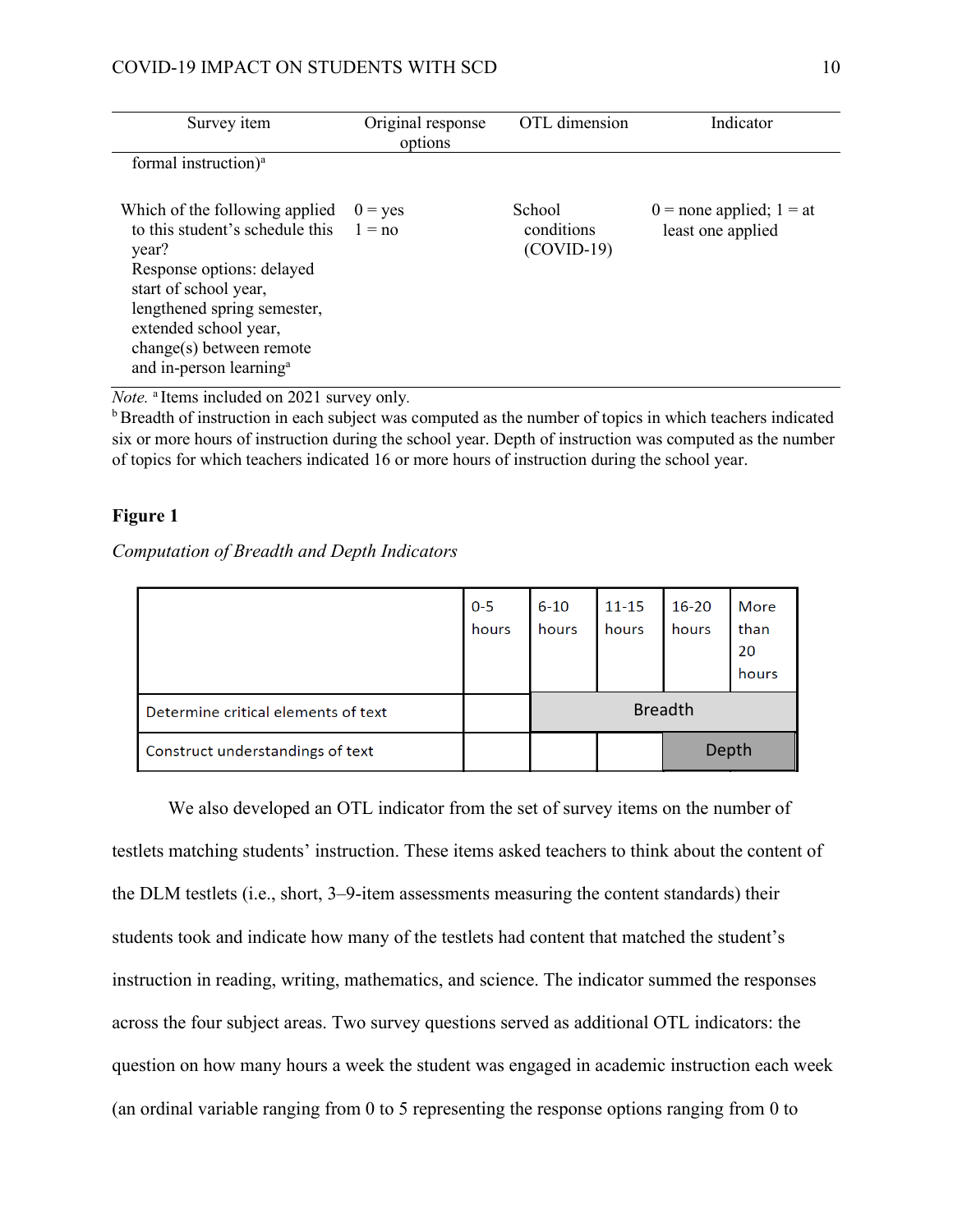more than 21 hours) and the Likert-type question "I have access to curriculum aligned with the content measured by DLM assessments," which was recoded to a binary variable with  $0 =$ disagree and  $1 = \text{agree}$ .

#### *School Conditions Indicators*

Indicators related to school conditions during the COVID-19 pandemic included time the student spent in various instructional formats (e.g., in person, remote) and whether any school scheduling changes took place (e.g., delayed start to the school year, changes between in-person and remote instruction). To simplify analyses and aid in interpretation, we recoded some of the original survey items for some of the analyses. The survey items on instructional conditions were recoded into binary variables indicating whether the student spent up to 50% or more than 50% in each instructional format. <sup>3</sup> The original survey item on school scheduling scenarios included four potential scheduling scenarios, and teachers were asked to select all that applied. This item was recoded into a variable representing whether the student experienced at least one of the scenarios described in the item.

#### **Analyses**

To answer the first research question, about evaluating changes to OTL for students with SCD during COVID-19, we examined mean differences and effect sizes for the indicators in 2018 and 2019 (i.e., before COVID-19) and in 2021 (i.e., during COVID-19) for students with survey data in both years; we then examined changes in the median and mode of instructional time spent on topics in ELA, mathematics, and science. Cohen's *d* was used as a measure of effect size, using the criteria  $\geq 0.2$  = small,  $\geq 0.5$  = median, and  $\geq 0.8$  = large. Note that because of the spiraling of the survey blocks, teachers may not have completed the same survey items for the same students in both years.

<sup>&</sup>lt;sup>3</sup> The original survey item was used in correlation analyses.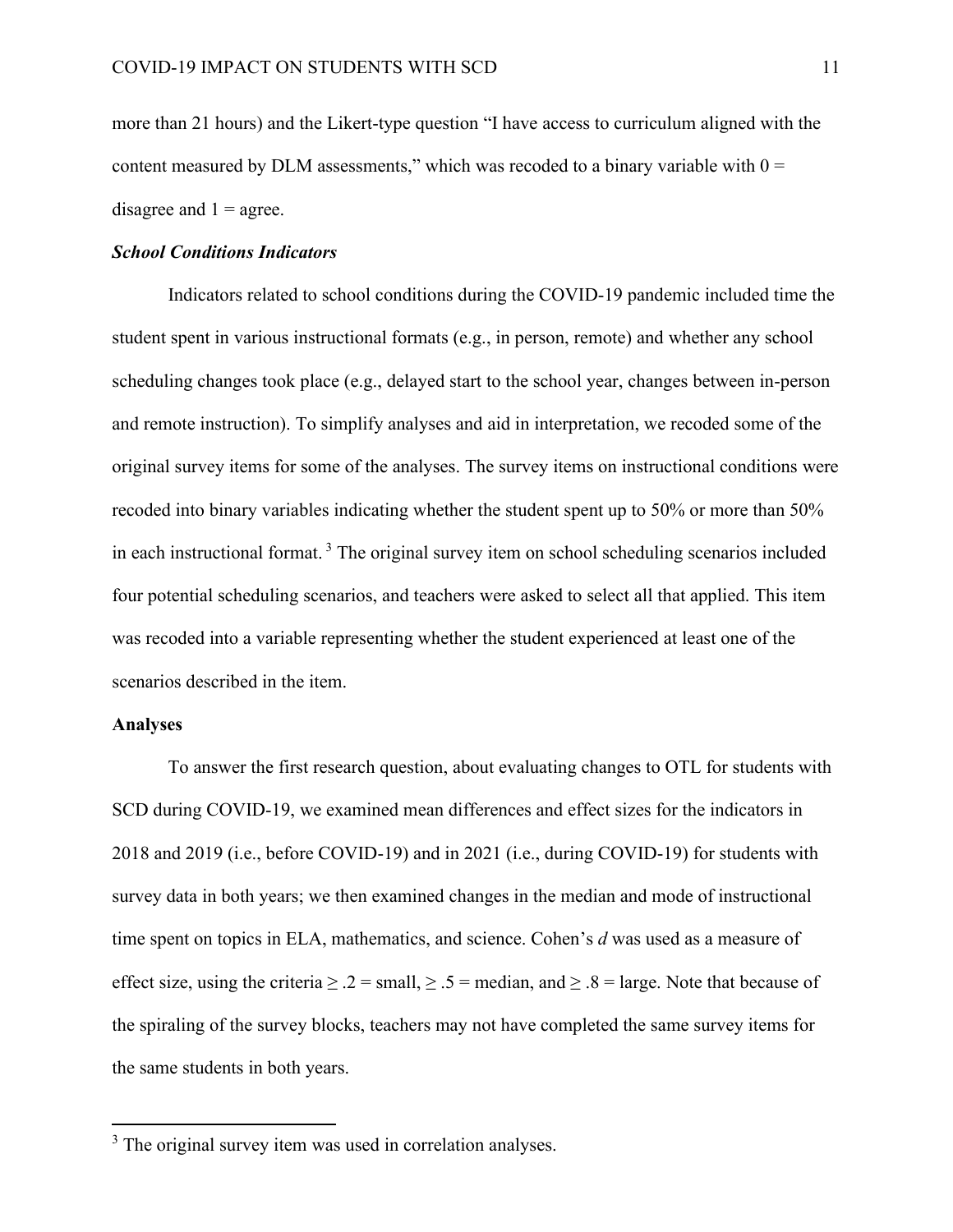To answer the second research question, about relationships between instructional conditions during COVID-19 and OTL, we included all students with 2021 survey data and used descriptive statistics and partial correlations to examine the breadth and depth indicators in relation to the indicators on school conditions during the pandemic.

#### **Results**

### **Opportunity to Learn Before and During the Pandemic**

Table 4 shows average instructional breadth and depth in each subject in 2018, 2019, and 2021, as well as the effect sizes for the mean differences for students with survey responses in both years. Because of the impacts of the pandemic on learning, we expected to see a decline in breadth and depth of instruction; in all subjects from 2019 to 2021, there were negligible declines with effect sizes (Cohen's *d*), ranging from approximately -0.05 to -0.13. In comparison, the effect sizes for the differences from 2018 to 2019 in mean breadth and depth were 0.03 and 0.0, respectively, for ELA and -.06 and 0.0, respectively, for mathematics.

Tables 5 and 6 show mean breadth and depth by student complexity band and grade band in 2019 and 2021. In ELA and mathematics, there were negligible differences in breadth and depth for most students, with the exception of a small decline in mathematics breadth for students in Band 2 ( $d = -20$ ) and in ELA breadth for grades 6–8 ( $d = -27$ ). In science, there were negligible differences in breadth for all students but small declines in depth for students at the foundational level and Band 2 ( $d = -0.42$  and  $-0.23$ , respectively), as well as for students in grades 3–5 (*d* = -.33). For comparison, the effect sizes for the 2018 to 2019 mean differences in breadth and depth by student level and grade band (not shown in the tables) were all negligible, with the exception of grades 9–12, which showed a small decline  $(d = -0.26)$  in mathematics breadth from 2018 to 2019.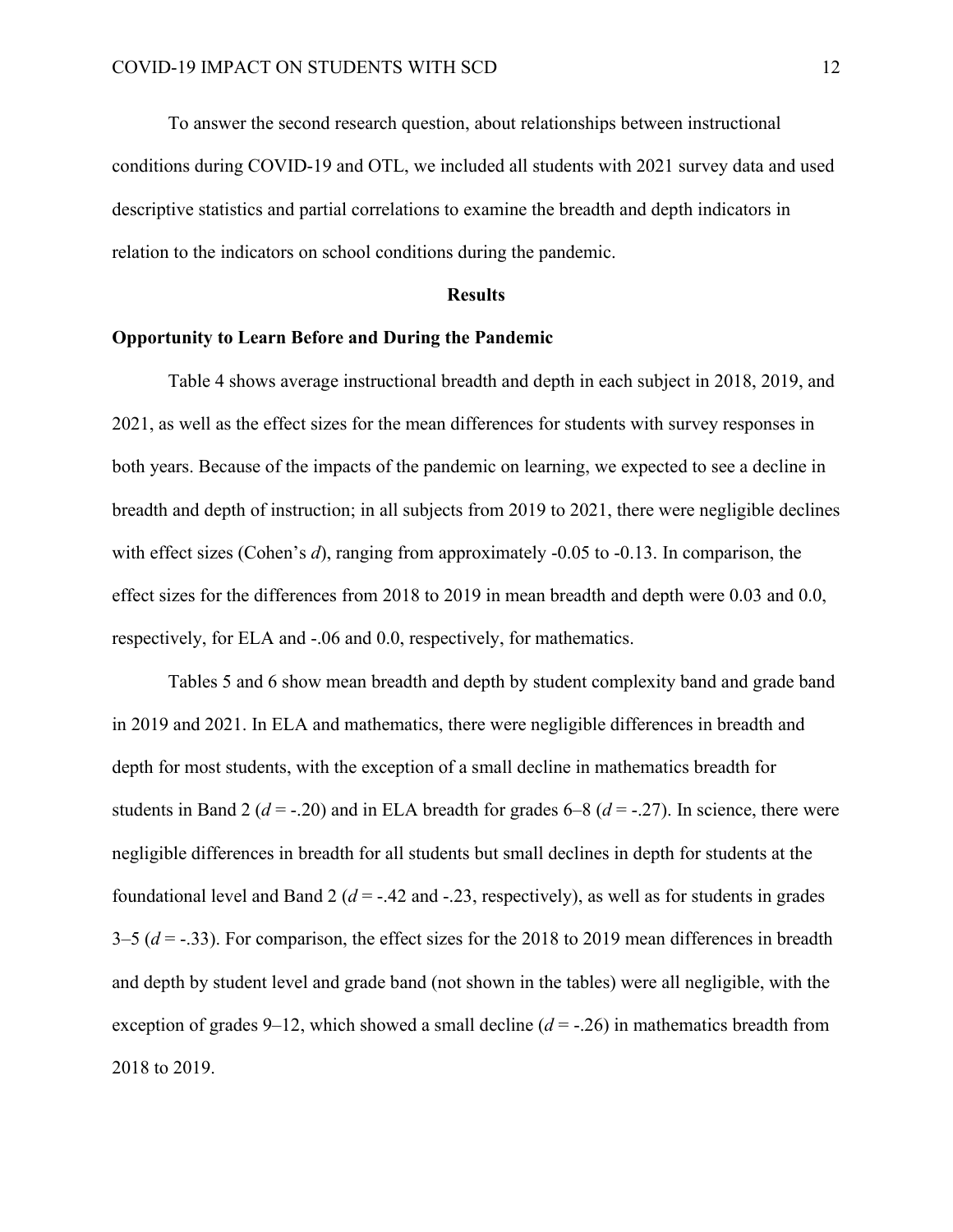# **Table 4**

*Mean and Standard Deviation of Breadth and Depth of Instruction with Effect Sizes: 2018, 2019, and 2021* 

| Breadth/Depth                         | Max            |                  | 2018     |                  | 2019     | d      |                  | 2019     | 2021  |          | d      |
|---------------------------------------|----------------|------------------|----------|------------------|----------|--------|------------------|----------|-------|----------|--------|
|                                       |                | $\boldsymbol{n}$ | M(SD)    | $\boldsymbol{n}$ | M(SD)    |        | $\boldsymbol{n}$ | M(SD)    | n     | M(SD)    |        |
| <b>Breadth</b>                        |                |                  |          |                  |          |        |                  |          |       |          |        |
| English language                      | 9              | 2,622            | 7.0(3.0) | 2,742            | 7.1(3.0) | .03    | 1,455            | 6.8(3.1) | 2,463 | 6.6(3.1) | $-.08$ |
| arts                                  | $\mathcal{L}$  | $---a$           | $---$    | ---              | ---      | ---    | 1,446            | 4.5(2.8) | 2,457 | 4.3(2.8) | $-.08$ |
| Writing                               | 9              | 2,599            | 6.4(3.1) | 2,807            | 6.2(3.2) | $-.06$ | 1,497            | 6.1(3.1) | 2,614 | 5.8(3.2) | $-.07$ |
| Mathematics                           | 10             | $---b$           | $---$    | ---              | ---      | ---    | 336              | 5.2(4.2) | 1,057 | 5.0(3.9) | $-.03$ |
| Science core ideas                    |                | $---b$           | $---$    |                  | ---      | ---    | 336              | 3.8(2.9) | 1,056 | 3.6(2.9) | $-.05$ |
| Science &<br>engineering<br>practices |                |                  |          |                  |          |        |                  |          |       |          |        |
| Depth                                 |                |                  |          |                  |          |        |                  |          |       |          |        |
| English language                      | 9              | 2,622            | 4.4(3.7) | 2,742            | 4.4(3.7) | .00    | 1,455            | 4.2(3.6) | 2,463 | 3.8(3.4) | $-.11$ |
| arts                                  |                | ---              | $---$    | ---              | ---      | ---    | 1,446            | 2.6(2.8) | 2,457 | 2.3(2.6) | $-.11$ |
| Writing                               | 9              | 2,599            | 3.4(3.2) | 2,807            | 3.4(3.3) | .00    | 1,497            | 3.2(3.1) | 2,614 | 2.8(3.0) | $-.13$ |
| Mathematics                           | 10             | ---              | ---      | ---              | ---      | ---    | 336              | 1.7(3.4) | 1,057 | 1.5(2.8) | $-.07$ |
| Science core ideas                    | $\overline{7}$ | ---              | ---      | ---              | ---      | ---    | 336              | 1.3(2.4) | 1,056 | 1.1(2.0) | $-.11$ |
| Science &<br>engineering<br>practices |                |                  |          |                  |          |        |                  |          |       |          |        |

<sup>a</sup> Writing is excluded because the writing questions were not present in the 2018 survey. <sup>b</sup> Science is excluded because the survey item response options changed between 2017–2018 and 2018–2019, making it difficult to compare the breadth and depth indicators across the two years.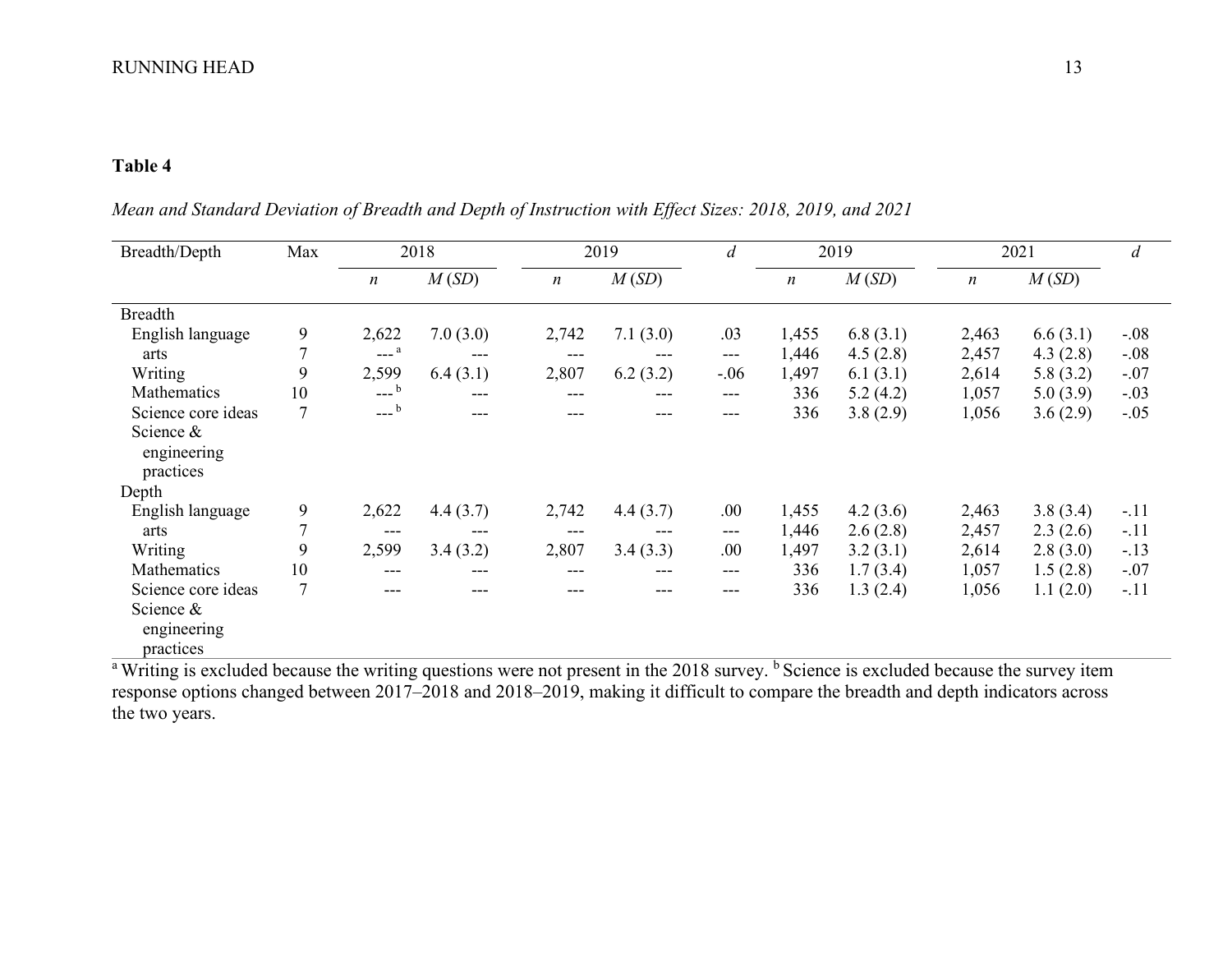# **Table 5**

*Mean and Standard Deviation of Breadth of Instruction by Student Characteristics with Effect Sizes: 2018, 2019, and 2021*

| Student         | English language arts |          |                      |          | Mathematics |          |          | Science  |              |
|-----------------|-----------------------|----------|----------------------|----------|-------------|----------|----------|----------|--------------|
| characteristics | 2019                  | 2021     | d                    | 2019     | 2021        | a        | 2019     | 2021     | d            |
| Student level   |                       |          |                      |          |             |          |          |          |              |
| Foundational    | 4.1(3.7)              | 4.5(3.8) | 0.11                 | 4.2(3.5) | 3.9(3.4)    | $-0.09$  | 5.2(4.0) | 4.6(4.3) | $-0.14$      |
| Band 1          | 5.7(3.4)              | 5.3(3.3) | $-0.12$              | 4.8(3.3) | 4.4(3.3)    | $-0.12$  | 4.2(4.4) | 4.2(4.0) | $\mathbf{0}$ |
| Band 2          | 7.2(2.7)              | 6.7(2.9) | $-0.18$              | 6.4(2.8) | 5.8(3.1)    | $-0.20a$ | 5.4(4.1) | 4.9(3.9) | $-0.13$      |
| Band 3          | 7.8(2.4)              | 7.5(2.5) | $-0.12$              | 7.0(2.6) | 6.9(2.7)    | $-0.04$  | 5.6(4.2) | 5.5(3.8) | $-0.02$      |
| Grade band      |                       |          |                      |          |             |          |          |          |              |
| $3 - 5$         | 6.6(3.1)              | 6.3(3.2) | $-0.10$              | 6.0(3.1) | 5.4(3.2)    | $-0.19$  | 5.1(4.3) | 4.4(3.9) | $-0.17$      |
| $6 - 8$         | 7.4(2.8)              | 6.6(3.1) | $-0.27$ <sup>a</sup> | 6.3(3.1) | 5.9(3.2)    | $-0.13$  | 5.6(4.0) | 5.5(4.0) | $-0.02$      |
| $9 - 12$        | 6.5(3.2)              | 7.0(2.8) | 0.17                 | 5.7(3.2) | 5.9(3.2)    | 0.06     | 4.7(4.5) | 4.8(3.7) | 0.02         |

*Note.* Maximum breadth in English language arts  $= 9$ , mathematics  $= 9$ , and science (core ideas)  $= 10$ . <sup>a</sup> Small  $(d = .2)$  effect size.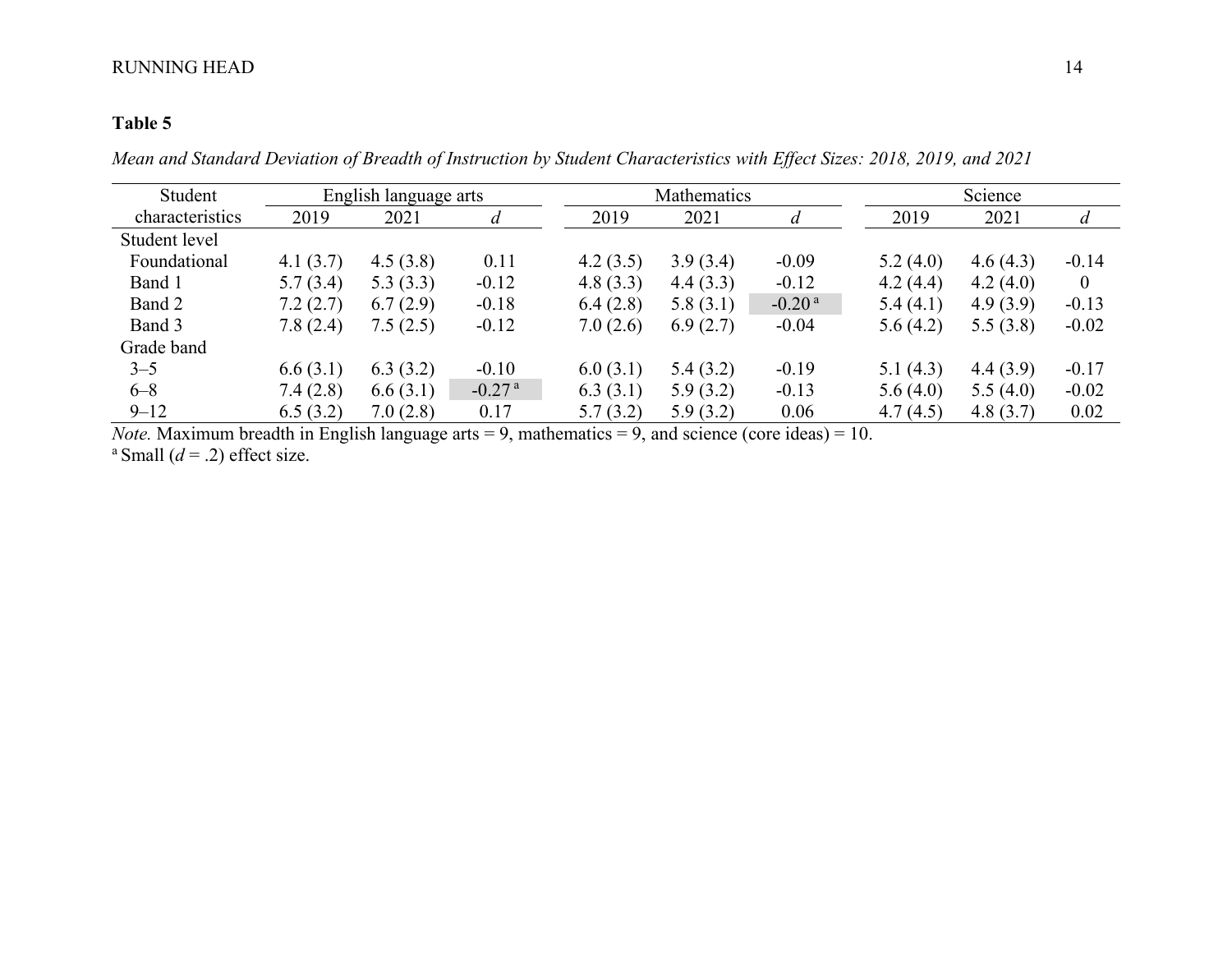# **Table 6**

*Mean and Standard Deviation of Depth of Instruction by Student Characteristics with Effect Sizes: 2018, 2019, and 2021*

| Student         | English language arts |          |          |          | Mathematics |         | Science  |          |                      |
|-----------------|-----------------------|----------|----------|----------|-------------|---------|----------|----------|----------------------|
| characteristics |                       |          |          |          |             |         |          |          |                      |
|                 | 2019                  | 2021     | d        | 2019     | 2021        | d       | 2019     | 2021     | $\overline{d}$       |
|                 | M(SD)                 | M(SD)    |          | M(SD)    | M(SD)       |         | M(SD)    | M(SD)    |                      |
| Student level   |                       |          |          |          |             |         |          |          |                      |
| Foundational    | 2.2(3.2)              | 2.2(3.1) | $\theta$ | 1.9(2.7) | 1.7(2.4)    | $-0.08$ | 2.7(4.3) | 1.2(2.8) | $-0.42$ <sup>a</sup> |
| Band 1          | 3.1(3.3)              | 2.8(3.1) | $-0.09$  | 2.5(2.9) | 2.1(2.6)    | $-0.15$ | 1.3(3.1) | 1.4(2.6) | 0.04                 |
| Band 2          | 4.4(3.5)              | 4.0(3.4) | $-0.12$  | 3.2(3.1) | 2.7(2.9)    | $-0.17$ | 2.0(3.5) | 1.3(2.7) | $-0.23$ <sup>a</sup> |
| Band 3          | 5.0(3.6)              | 4.4(3.5) | $-0.17$  | 3.9(3.1) | 3.4(3.1)    | $-0.16$ | 1.7(3.3) | 1.8(2.9) | 0.03                 |
| Grade band      |                       |          |          |          |             |         |          |          |                      |
| $3 - 5$         | 4.0(3.5)              | 3.5(3.4) | $-0.14$  | 3.1(3.1) | 2.7(2.9)    | $-0.13$ | 1.7(3.4) | 0.8(2.1) | $-0.33$ <sup>a</sup> |
| $6 - 8$         | 4.5(3.7)              | 3.8(3.5) | $-0.19$  | 3.5(3.2) | 2.9(3.0)    | $-0.19$ | 1.8(3.4) | 1.7(2.9) | $-0.03$              |
| $9 - 12$        | 3.8(3.5)              | 3.9(3.3) | 0.03     | 2.8(3.0) | 2.6(3.0)    | $-0.07$ | 1.4(3.3) | 1.8(2.8) | 0.13                 |

*Note.* Maximum depth in English language arts = 9, mathematics = 9, and science (core ideas) = 10.

<sup>a</sup> Small  $(d = .2)$  effect size.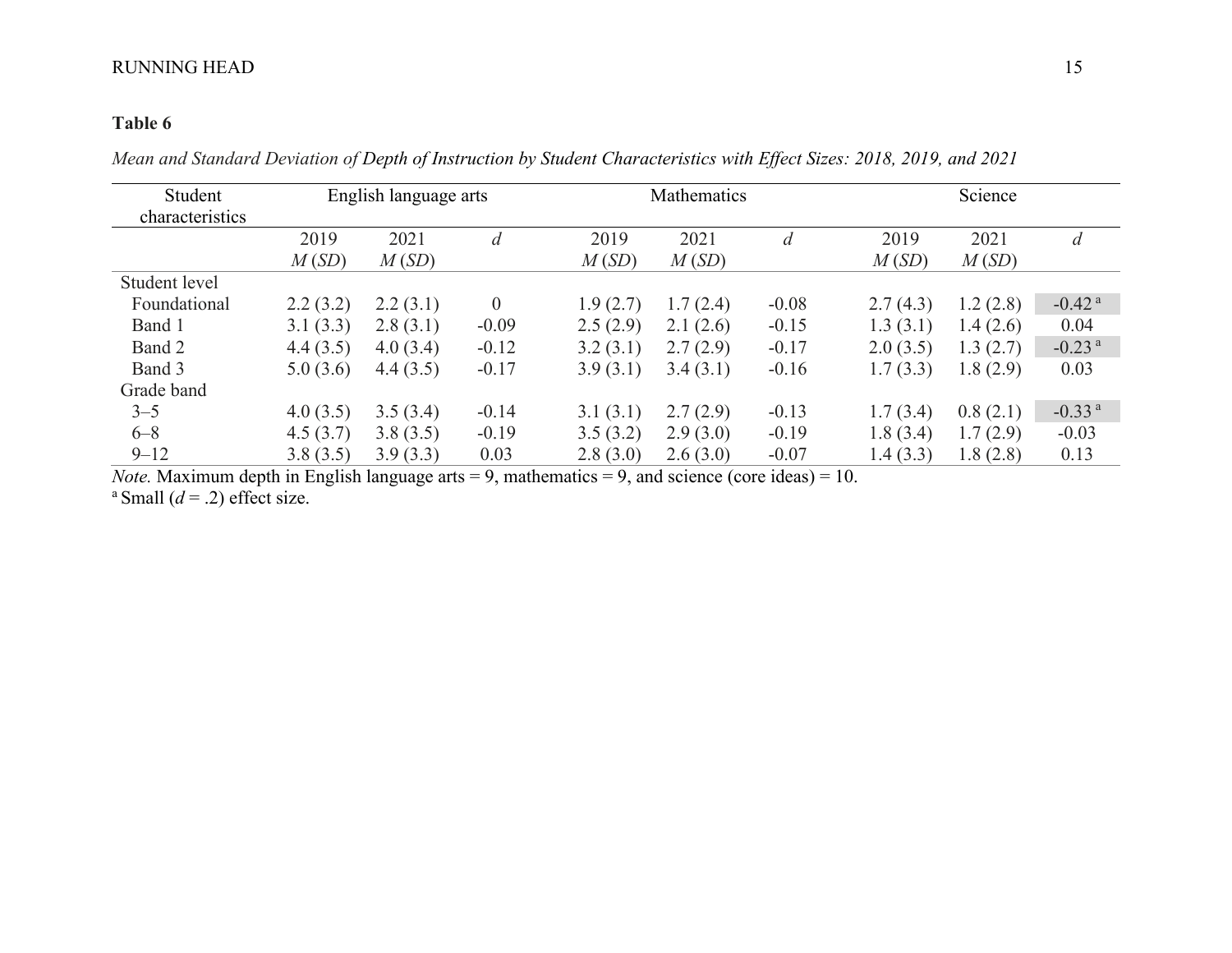Although declines in instructional breadth and depth from 2019 to 2021 were relatively minor, we also investigated the topics on which teachers spent the most time on in 2021 compared to 2019 (median and modal survey responses for the matched sample for each conceptual area/topic are in Table A2 in the appendix). From 2019 to 2021, teachers spent less instructional time on several conceptual areas, more so in ELA than in the other subject areas. Examining changes in the modal response showed that several conceptual areas went from 4 (>30 hours) in 2019 to 0 (0–5 hours) in 2021. These topics included determining critical elements of text, integrating ideas and information from text, using writing to communicate, and spelling grade- and ability-appropriate words. On the other hand, teachers spent a comparable amount of time in ELA on constructing understandings of text, using language to communicate with others, clarifying and contributing in discussion, and representing spoken sounds with appropriate letters. In mathematics, teachers spent less time on comparing, composing, and decomposing numbers and steps; teachers spent a comparable amount of time on understanding number structures, and calculating accurately and efficiently using simple arithmetic operations.

Table [7](file://///cfs.home.ku.edu/aai_general/ATLAS/DLM/Research%20&%20Psychometrics/Research%20Planning/Reports/Admin%20During%20COVID/DLM-COVID.docx%23engaging-instruction) compares the other OTL indicators on content and coverage for the matched sample. The results show negligible changes from 2019 to 2021 in access to curricula aligned to the DLM assessment. <sup>4</sup> The indicator on total hours of academic instruction showed an unexpected finding. There was a small decline in the percentage of students receiving 6–20 hours of instruction each week and a small increase in the percentage of students receiving more than 20 hours of weekly instruction.<sup>5</sup> However, the effect sizes for these differences were negligible.

<sup>&</sup>lt;sup>4</sup> The survey item on the match of DLM testlets to instruction was not available in 2018.

<sup>&</sup>lt;sup>5</sup> This unexpected finding may have been at least partly caused by the change in response options for this survey question. The 2019 response options are shown in Table 3, but the 2021 survey included the additional options *21–30 hours* and *more than 30 hours*.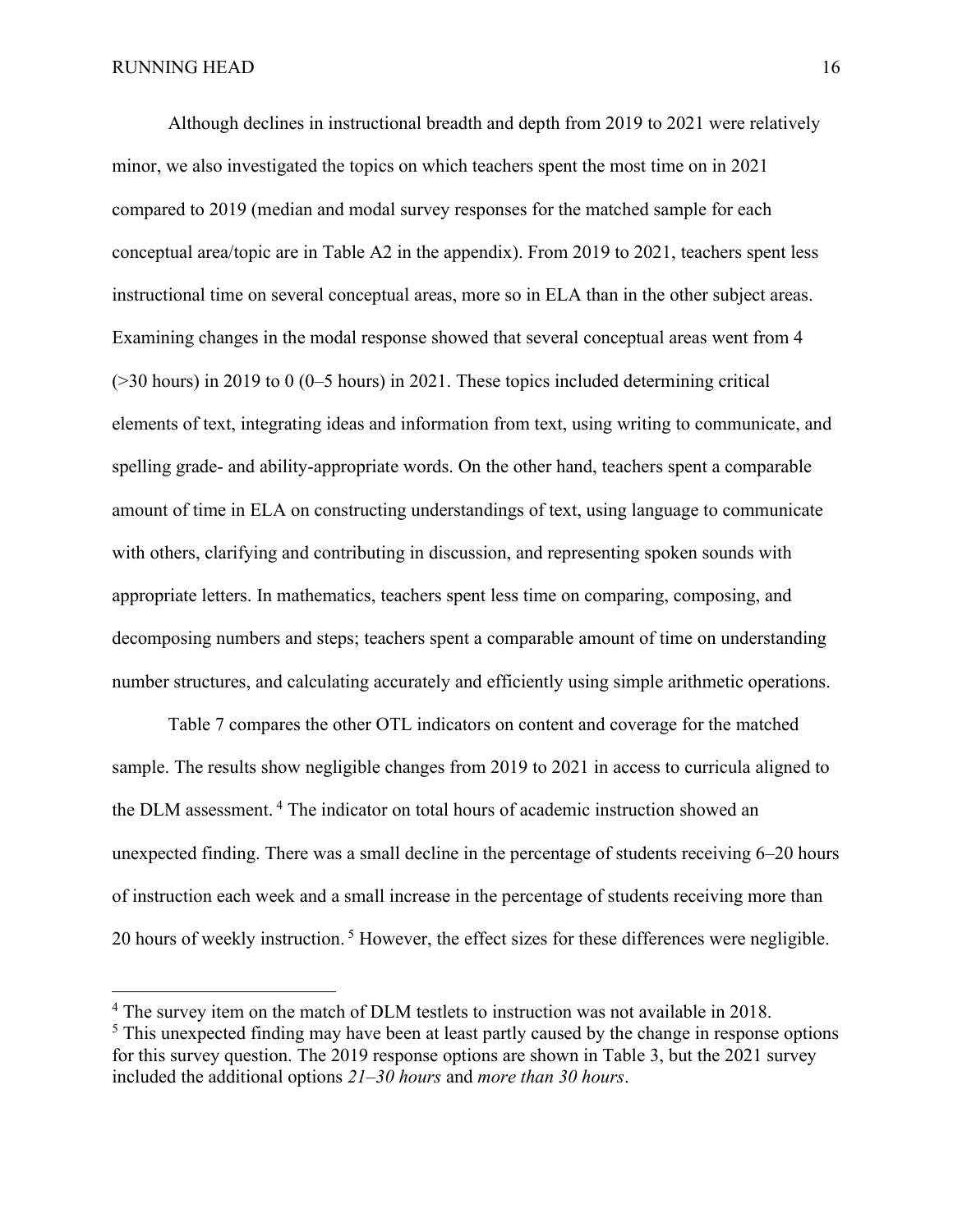This same trend appeared from 2018 to 2019 (not shown in Table 7). In the matched samples, the mean of the indicator for the match of DLM testlets to instruction was virtually the same in 2019  $(M = 6.0, SD = 3.1)$  and 2021  $(M = 6.2, SD = 3.2)$ , as well as in 2018  $(M = 5.7, SD = 3.0)$  and  $2019 (M = 6.2, SD = 3.2).$ 

### **Table 7**

| OTL indicator                                                                                                                                                      |               | 2019             |               | 2021  |               | Difference |
|--------------------------------------------------------------------------------------------------------------------------------------------------------------------|---------------|------------------|---------------|-------|---------------|------------|
|                                                                                                                                                                    |               | $\boldsymbol{n}$ | $\frac{0}{0}$ | n     | $\frac{0}{0}$ |            |
| Access to aligned                                                                                                                                                  | Disagree      | 539              | 14.1          | 517   | 12.4          | $-1.7$     |
| curricula <sup>a</sup>                                                                                                                                             | Agree         | 3,284            | 85.9          | 3,642 | 87.6          | 1.7        |
| Total hours of                                                                                                                                                     | $\Omega$      | 76               | 0.6           | 118   | 0.9           | 0.3        |
| academic                                                                                                                                                           | $1-5$ hours   | 1,081            | 8.4           | 1,241 | 9.7           | 1.3        |
| instruction each                                                                                                                                                   | $6-10$ hours  | 1,696            | 13.2          | 1,466 | 11.4          | $-1.8$     |
| week <sup>b</sup>                                                                                                                                                  | $11-15$ hours | 1,788            | 13.9          | 1,521 | 11.8          | $-2.1$     |
|                                                                                                                                                                    | $16-20$ hours | 3,094            | 24.0          | 2,491 | 19.4          | $-4.6$     |
|                                                                                                                                                                    | $>$ 20 hours  | 5,148            | 40.0          | 6,011 | 46.8          | 6.8        |
| ${}^{\rm a}$ X <sup>2</sup> (1, 1,460) = 27.6; <i>p</i> < .001, <i>V</i> = .14. ${}^{\rm b}$ X <sup>2</sup> (25, 12,443) = 399.5, <i>p</i> < .001, <i>V</i> = .08. |               |                  |               |       |               |            |

*Opportunity to Learn (OTL) Indicators Based on Matched Sample* 

### **Relationships During the Pandemic Between Instructional Conditions and OTL**

Table 8 shows mean breadth and depth by time spent in each instructional setting in 2021. There were moderate to large effect sizes in mean breadth and depth for several instructional formats, and the results varied by subject. Note that the sample sizes for students spending more than 50% of their time in instructional settings other than in school were relatively small, so these results should be interpreted with caution. In ELA and to a lesser extent in mathematics, students spending more than 50% of their instructional time with their families providing instruction had less instructional breadth and depth than students spending less than 50% with their families providing instruction  $(d = -0.42)$  and  $-0.32$ , respectively). However, there was no difference in breadth and depth in science for students receiving instruction from their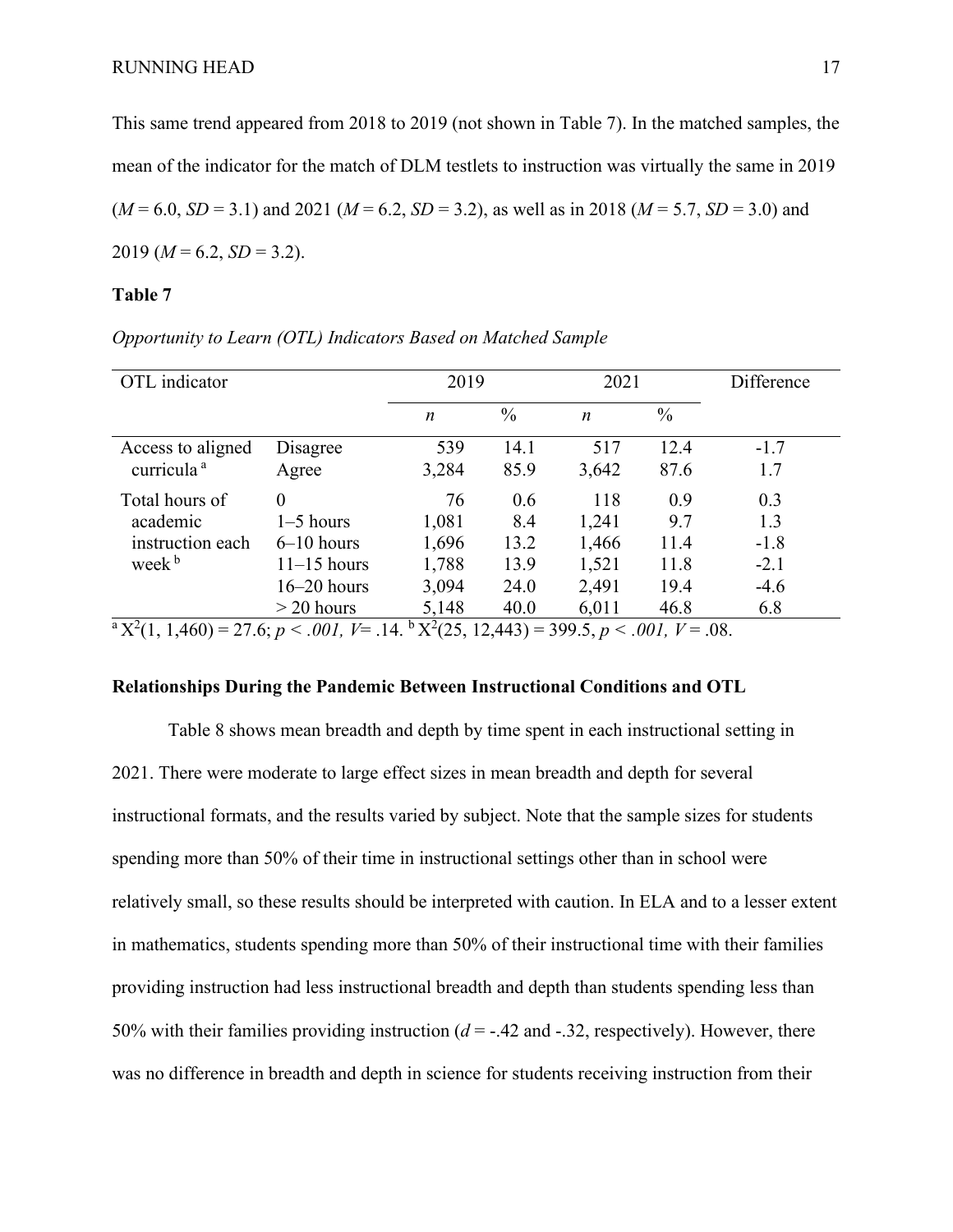families. As would be expected, in mathematics and to a lesser extent in ELA and science, students who were absent more than 50% of the time had substantially lower breadth and depth of instruction than students who were absent less than 50% of the time (*d* ranged from -.90 for mathematics breadth to -.24 for ELA depth). Notably, instructional breadth and depth in science were low for all students in 2019, even before the COVID-19 pandemic.

Table 9 compares mean breadth and depth of instruction for students affected by various instructional scheduling scenarios during the pandemic. Students who had an extended school year tended to have less breadth of instruction than students not having an extended school year. However, the effect sizes in all three subjects were small, and it is unknown how many of those students typically participate in an extended school year or whether students participating in extended schools differ in some way from those who do not, making it difficult to attribute these results to impacts from the COVID-19 pandemic. There were no impacts to breadth or depth of instruction for all other scheduling scenarios.

Table 10 presents partial correlations for the OTL variables with breadth and depth. In ELA, mathematics, and science, the match of assessment to instruction and total hours of weekly instruction are correlated with breadth and depth, after accounting for the effects of the other OTL indicators. However, the correlation coefficients are relatively small, ranging from .09 to .38. Access to aligned curricula, COVID-19 schedule impacts, and the percentage of time the student spent in school had negligible relationships with breadth and depth after accounting for the other OTL indicators.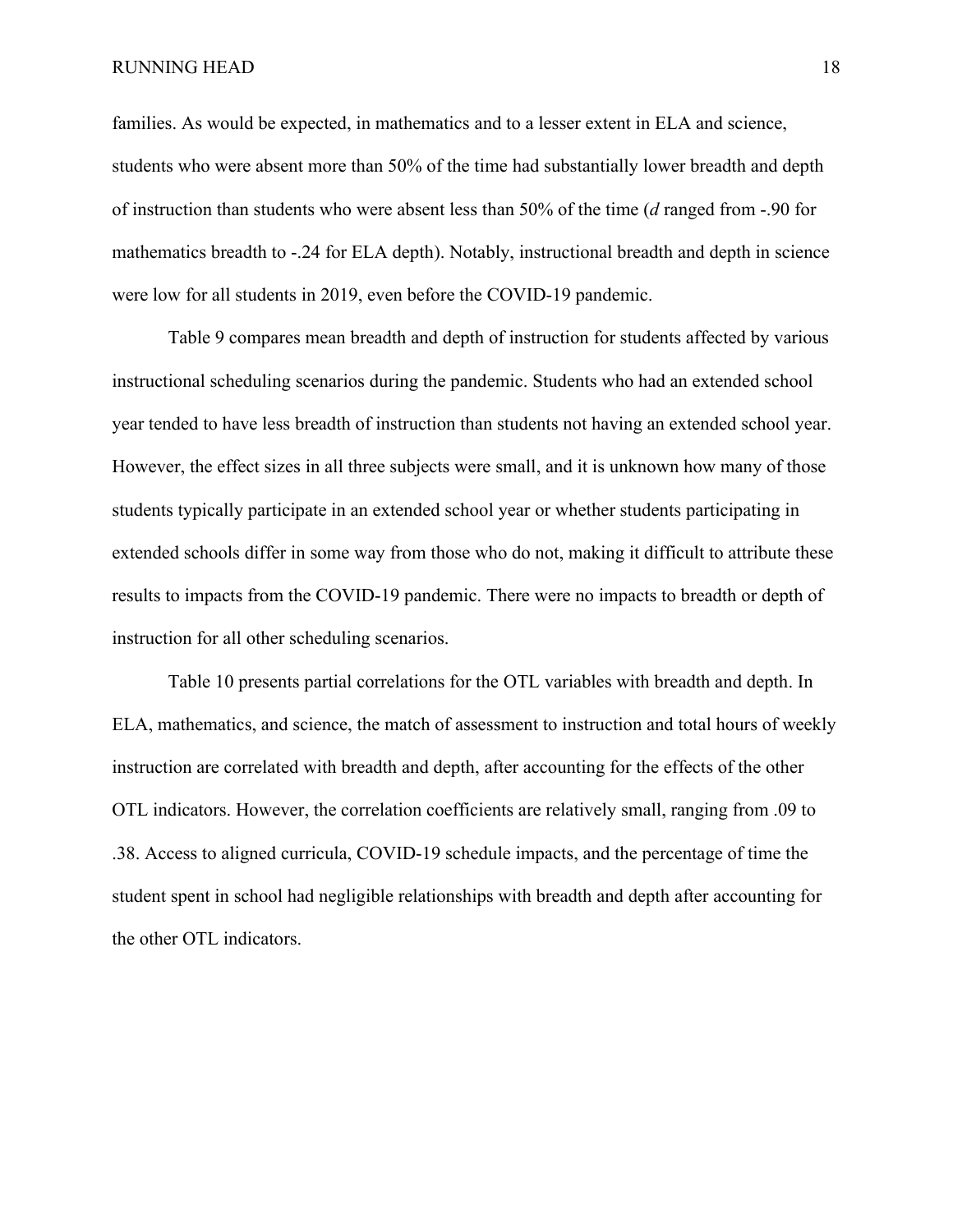# **Table 8**

*Mean Instructional Breadth and Depth by Percentage of Student's Instructional Time in Various Formats in 2021* 

| Instructional                                           |                  | $\leq 50\%$             |                |                  | $> 50\%$                |                | <b>Breadth</b>       | Depth                |
|---------------------------------------------------------|------------------|-------------------------|----------------|------------------|-------------------------|----------------|----------------------|----------------------|
| format                                                  | $\boldsymbol{n}$ | <b>Breadth</b><br>M(SD) | Depth<br>M(SD) | $\boldsymbol{n}$ | <b>Breadth</b><br>M(SD) | Depth<br>M(SD) | $\overline{d}$       | $\overline{d}$       |
| English<br>language<br>arts (ELA)                       |                  |                         |                |                  |                         |                |                      |                      |
| In school                                               | 1,464            | 5.9(3.4)                | 2.9(3.2)       | 3,608            | 6.5(3.1)                | 3.7(3.3)       | 0.19                 | 0.24 <sup>b</sup>    |
| Remote,<br>direct<br>instruction<br>1:1                 | 4,972            | 6.3(3.2)                | 3.5(3.3)       | 100              | 5.0(3.4)                | 2.9(3.2)       | 0.19                 | $-0.18$              |
| Remote,<br>direct<br>instruction,<br>group, or<br>class | 4,752            | 6.3(3.2)                | 3.5(3.3)       | 320              | 6.8(3.0)                | 3.5(3.2)       | $-0.41$ b            | 0.00                 |
| Teacher in<br>the home                                  | 5,060            | 6.3(3.2)                | 3.5(3.3)       | 12               | $---a$                  |                | ---                  |                      |
| Family<br>provide<br>instruction                        | 4,985            | 6.3(3.2)                | 3.5(3.3)       | 87               | 5.3(3.5)                | 2.0(2.6)       | $-0.87$ <sup>d</sup> | $-0.46b$             |
| Absent (no<br>formal<br>instruction)                    | 5,009            | 6.3(3.2)                | 3.5(3.3)       | 63               | 5.3(3.7)                | 2.7(3.4)       | $-0.31$ b            | $-0.24$ <sup>b</sup> |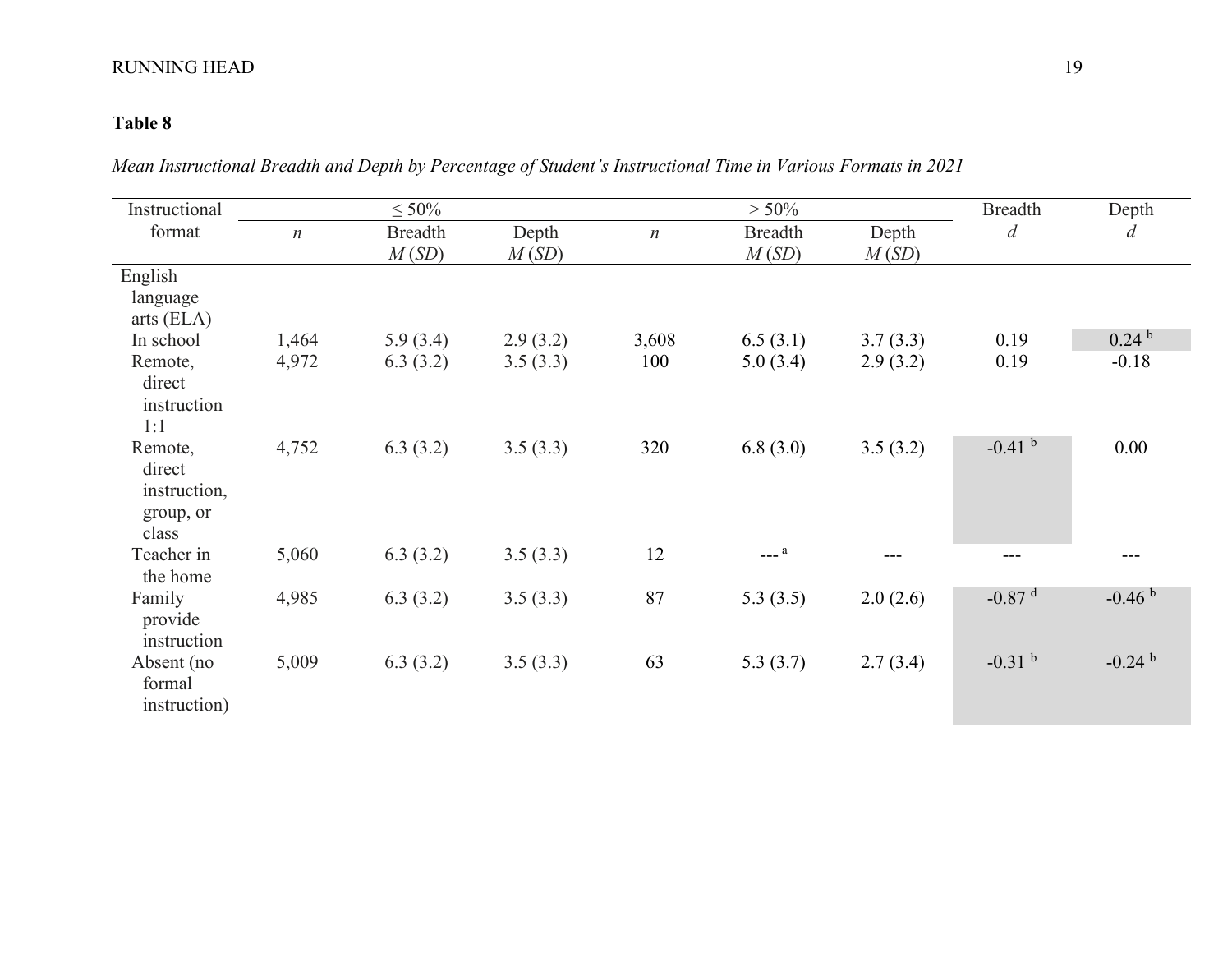| Instructional                                           |                  | $\leq 50\%$             |                |                  | $> 50\%$                |                | <b>Breadth</b>       | Depth                |
|---------------------------------------------------------|------------------|-------------------------|----------------|------------------|-------------------------|----------------|----------------------|----------------------|
| format                                                  | $\boldsymbol{n}$ | <b>Breadth</b><br>M(SD) | Depth<br>M(SD) | $\boldsymbol{n}$ | <b>Breadth</b><br>M(SD) | Depth<br>M(SD) | $\overline{d}$       | $\overline{d}$       |
| Mathematics                                             |                  |                         |                |                  |                         |                |                      |                      |
| In school                                               | 1,546            | 5.2(3.3)                | 2.3(2.7)       | 3,750            | 5.9(3.1)                | 2.9(2.8)       | 0.22 <sup>b</sup>    | 0.22 <sup>b</sup>    |
| Remote,<br>direct<br>instruction<br>1:1                 | 5,169            | 5.7(3.1)                | 2.7(2.8)       | 127              | 5.3(3.2)                | 2.5(2.7)       | $-0.13$              | $-0.07$              |
| Remote,<br>direct<br>instruction,<br>group, or<br>class | 4,961            | 5.7(3.2)                | 2.7(2.8)       | 335              | 6.4(2.8)                | 3.0(2.9)       | 0.22 <sup>b</sup>    | 0.11                 |
| Teacher in<br>the home                                  | 5,282            | 5.7(3.1)                | 2.7(2.8)       | 14               | ---                     | ---            | ---                  |                      |
| Family<br>provide<br>instruction                        | 5,217            | 5.7(3.1)                | 2.7(2.8)       | 79               | 4.4(3.3)                | 1.8(2.6)       | $-0.42$ <sup>b</sup> | $-0.32b$             |
| Absent (no<br>formal<br>instruction)                    | 5,241            | 5.7(3.1)                | 2.7(2.8)       | 55               | 2.9(3.4)                | 1.2(2.3)       | $-0.90d$             | $-0.54$ <sup>c</sup> |
| Science                                                 |                  |                         |                |                  |                         |                |                      |                      |
| In school                                               | 568              | 3.7(3.8)                | 1.0(2.3)       | 1,451            | 4.7(3.9)                | 1.4(2.6)       | 0.26 <sup>b</sup>    | 0.16                 |
| Remote,<br>direct<br>instruction<br>1:1                 | 1,988            | 4.5(3.9)                | 1.3(2.5)       | 31               | 2.4(3.2)                | .55(1.9)       | $-0.54$ <sup>c</sup> | $-0.30b$             |
| Remote,<br>direct<br>instruction,<br>group, or<br>class | 1,894            | 4.5(3.9)                | 1.3(2.5)       | 125              | 3.8(3.8)                | 1.3(2.6)       | $-0.18$              | 0.00                 |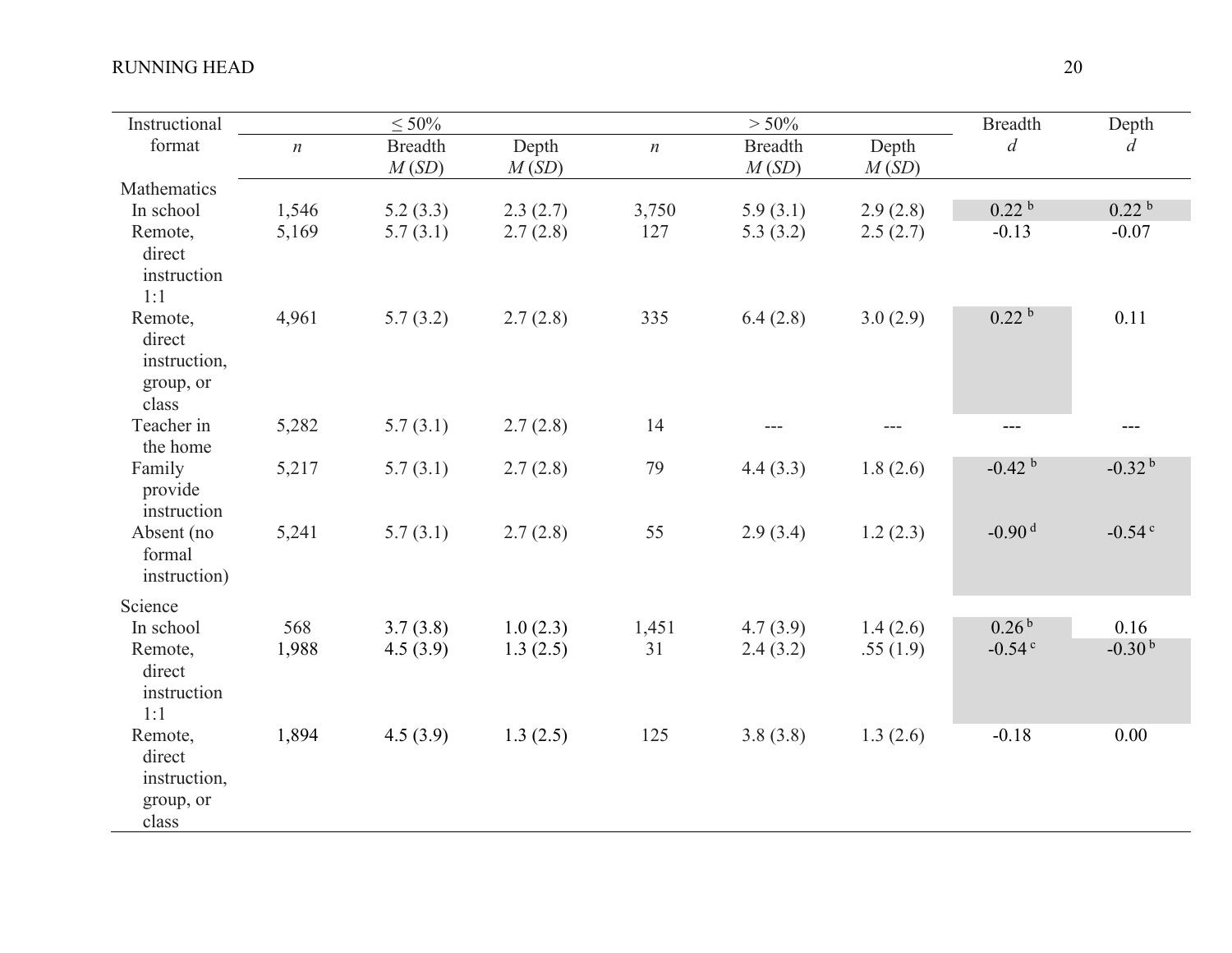| Instructional |                  | $\leq 50\%$    |          |                  | $> 50\%$       |          | <b>Breadth</b> | Depth    |
|---------------|------------------|----------------|----------|------------------|----------------|----------|----------------|----------|
| format        | $\boldsymbol{n}$ | <b>Breadth</b> | Depth    | $\boldsymbol{n}$ | <b>Breadth</b> | Depth    | d              | d        |
|               |                  | M(SD)          | M(SD)    |                  | M(SD)          | M(SD)    |                |          |
| Teacher in    | 2,015            | 4.4(3.9)       | 1.3(2.5) | 4                | $---$          | $---$    | $---$          | ---      |
| the home      |                  |                |          |                  |                |          |                |          |
| Family        | 1,986            | 4.4(3.9)       | 1.3(2.5) | 33               | 3.7(4.1)       | 1.2(2.7) | $-0.18$        | $-0.04$  |
| provide       |                  |                |          |                  |                |          |                |          |
| instruction   |                  |                |          |                  |                |          |                |          |
| Absent (no    | 1,998            | 4.4(3.9)       | 1.3(2.5) | 21               | 3.0(3.3)       | 0.2(0.6) | $-0.36b$       | $-0.44b$ |
| formal        |                  |                |          |                  |                |          |                |          |
| instruction)  |                  |                |          |                  |                |          |                |          |

*Note.* Maximum breadth and depth in ELA = 9, mathematics = 9, and science (core ideas) = 10.<br><sup>a</sup> Effect sizes (*d*) were not computed when *n* < 25 for at least one group. <sup>b</sup> Small (*d* ≥ .2) effect size; <sup>c</sup> medium (*d*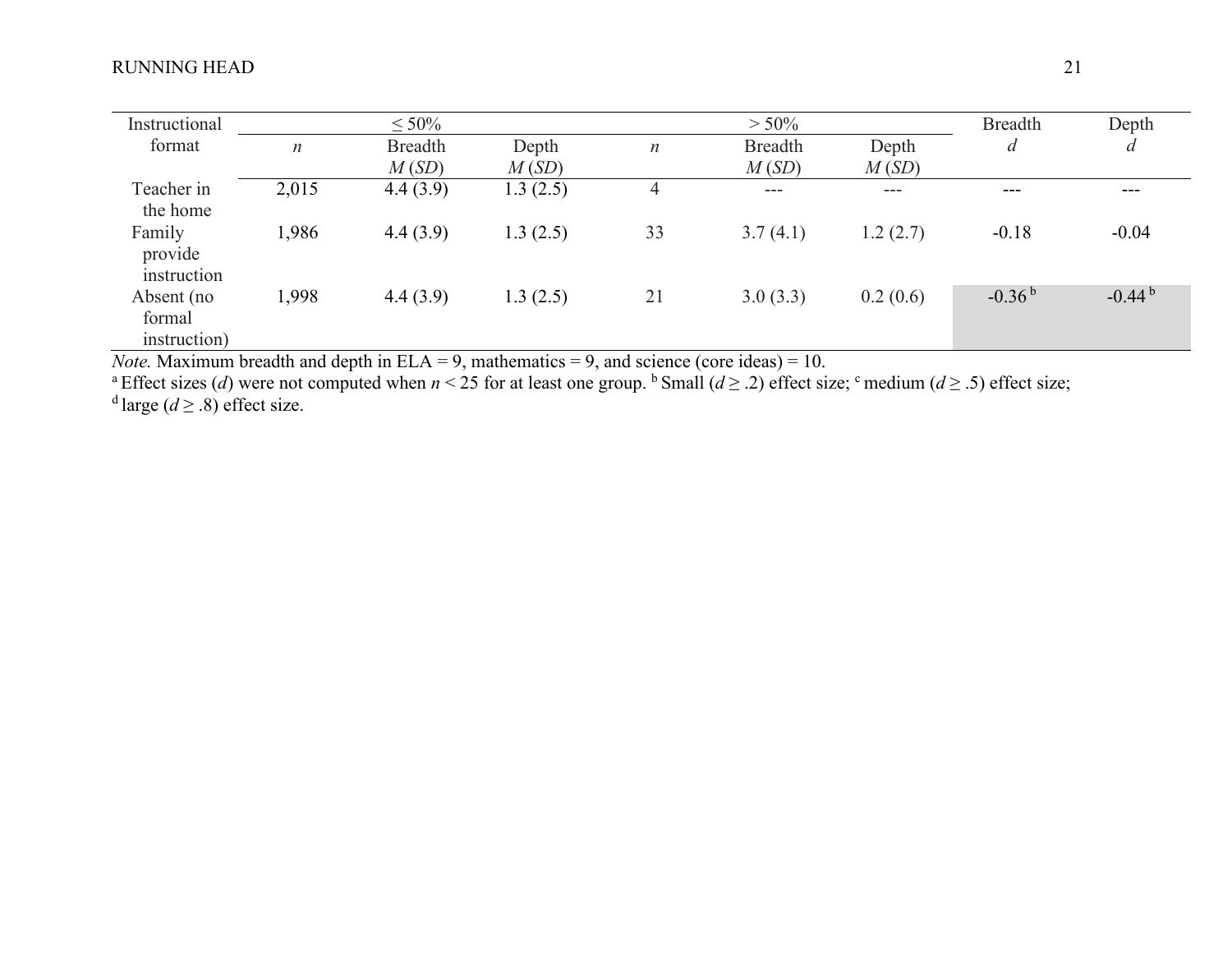# **Table 9**

*Mean Instructional Breadth and Depth by School Scheduling Scenarios in 2021*

| School Scheduling Scenario                | Did not occur for the student |                |          |                  | Did occur for the student | <b>Breadth</b> | Depth                |                  |
|-------------------------------------------|-------------------------------|----------------|----------|------------------|---------------------------|----------------|----------------------|------------------|
|                                           | $\boldsymbol{n}$              | <b>Breadth</b> | Depth    | $\boldsymbol{n}$ | <b>Breadth</b>            | Depth          | $\boldsymbol{d}$     | $\boldsymbol{d}$ |
|                                           |                               | M(SD)          | M(SD)    |                  | M(SD)                     | M(SD)          |                      |                  |
| English language arts                     |                               |                |          |                  |                           |                |                      |                  |
| Delayed start                             | 4,078                         | 6.4(3.1)       | 3.6(3.3) | 1,491            | 6.5(3.1)                  | 3.5(3.3)       | 0.03                 | $-0.03$          |
| Lengthened spring semester                | 5,331                         | 6.4(3.1)       | 3.6(3.3) | 238              | 6.3(3.3)                  | 3.3(3.4)       | $-0.03$              | $-0.09$          |
| Extended school year                      | 3,318                         | 6.7(3.0)       | 3.7(3.3) | 2,251            | 6.0(3.2)                  | 3.4(3.2)       | $-0.23$ <sup>a</sup> | $-0.09$          |
| Change(s) between remote                  | 1,646                         | 6.4(3.2)       | 3.7(3.4) | 3,923            | 6.4(3.1)                  | 3.5(3.3)       | $\boldsymbol{0}$     | $-0.06$          |
| and in-person                             |                               |                |          |                  |                           |                |                      |                  |
| Mathematics                               |                               |                |          |                  |                           |                |                      |                  |
| Delayed start                             | 4,343                         | 5.8(3.1)       | 2.8(2.8) | 1,628            | 5.7(3.1)                  | 2.7(2.9)       | $-0.03$              | $-0.04$          |
| Lengthened spring semester                | 5,745                         | 5.8(3.1)       | 2.8(2.8) | 226              | 5.8(3.1)                  | 2.9(3.1)       | 0.00                 | 0.04             |
| Extended school year                      | 3,695                         | 6.1(3.0)       | 3.0(2.9) | 2,276            | 5.3(3.2)                  | 2.5(2.7)       | $-0.26$ <sup>a</sup> | $-0.18$          |
| Change(s) between remote                  | 1,702                         | 5.8(3.2)       | 2.9(2.9) | 4,269            | 5.8(3.1)                  | 2.8(2.8)       | $\boldsymbol{0}$     | $-0.04$          |
| and in-person                             |                               |                |          |                  |                           |                |                      |                  |
| Science                                   |                               |                |          |                  |                           |                |                      |                  |
| Delayed start                             | 1,619                         | 4.6(3.9)       | 1.3(2.5) | 564              | 4.6(3.9)                  | 1.5(2.7)       | 0.00                 | 0.08             |
| Lengthened spring semester                | 2,073                         | 4.6(3.9)       | 1.3(2.6) | 110              | 5.3(3.7)                  | 1.6(2.8)       | 0.18                 | 0.11             |
| Extended school year                      | 1,474                         | 4.9(4.0)       | 1.4(2.6) | 709              | 3.9(3.7)                  | 1.1(2.5)       | $-0.26$ <sup>a</sup> | $-0.12$          |
| Change(s) between remote<br>and in-person | 685                           | 4.7(3.9)       | 1.4(2.7) | 1,498            | 4.5(3.9)                  | 1.3(2.5)       | $-0.05$              | $-0.04$          |

*Note.* Maximum breadth and depth in English language arts = 9, mathematics = 9, and science (core ideas) = 10.  $a$  Small ( $d = .2$ ) effect size.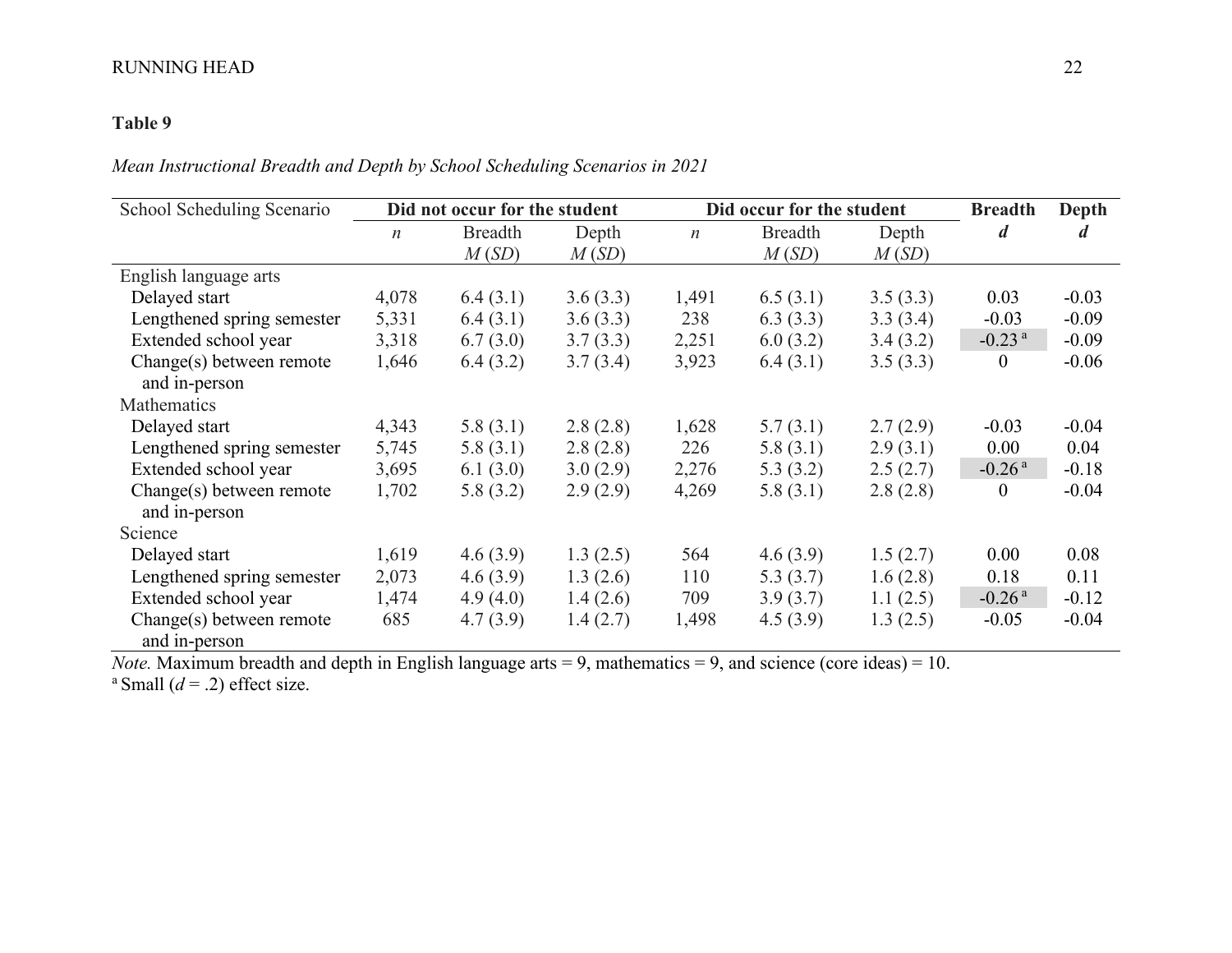### **Table 10**

*Partial Correlations of Opportunity to Learn Indicators With Breadth and Depth of Instruction by Subject*

| Variable                              | English language arts |                  | Mathematics      |                  | Science          |                  |
|---------------------------------------|-----------------------|------------------|------------------|------------------|------------------|------------------|
|                                       | <b>Breadth</b>        | Depth            | <b>Breadth</b>   | Depth            | <b>Breadth</b>   | Depth            |
| Match of instruction<br>to assessment | .38 <sup>a</sup>      | .25 <sup>a</sup> | .37 <sup>a</sup> | .23 <sup>a</sup> | .33 <sup>a</sup> | .23 <sup>a</sup> |
| Weekly hours of<br>instruction        | .20 <sup>a</sup>      | .18 <sup>a</sup> | .28 <sup>a</sup> | .26 <sup>a</sup> | .09              | .13 <sup>a</sup> |
| Access to aligned<br>curricula        | .08 <sup>a</sup>      | .03              | .06 <sup>a</sup> | .04              | .07              | .01              |
| COVID-19 schedule<br>impact           | .02                   | .03              | $-.04$           | $-.05$           | $-.10$           | $-.04$           |
| COVID-19 time in<br>school            | .03                   | .09 <sup>a</sup> | .03              | .03              | .10              | .03              |

 $a$  *t* is statistically significant at  $p < .01$ .

### **Discussion**

It is important to collect data on instructional conditions and OTL to understand the potential impact of the pandemic on students with SCD. This study's findings provide contextual information to consider when determining how to best meet these students' needs in coming years. The indicators developed in this study can be used in future years to monitor OTL for students with SCD. This information can be used to help teachers provide meaningful instruction on challenging academic standards. Overall, the findings suggest no major changes in instructional breadth and depth from 2019 to 2021, but there were some noticeable declines for particular subgroups in science, including students at the lowest level of achievement.

Although the number of topics and length of time spent on instruction were similar across the 2 years, teachers focused on different topics in 2021. Importantly, the findings reveal that, even before the pandemic, students with SCD may not have received adequate breadth and depth of academic instruction aligned to high expectations. This is especially true in science, where on average, students received instruction on only about half of the science core ideas and science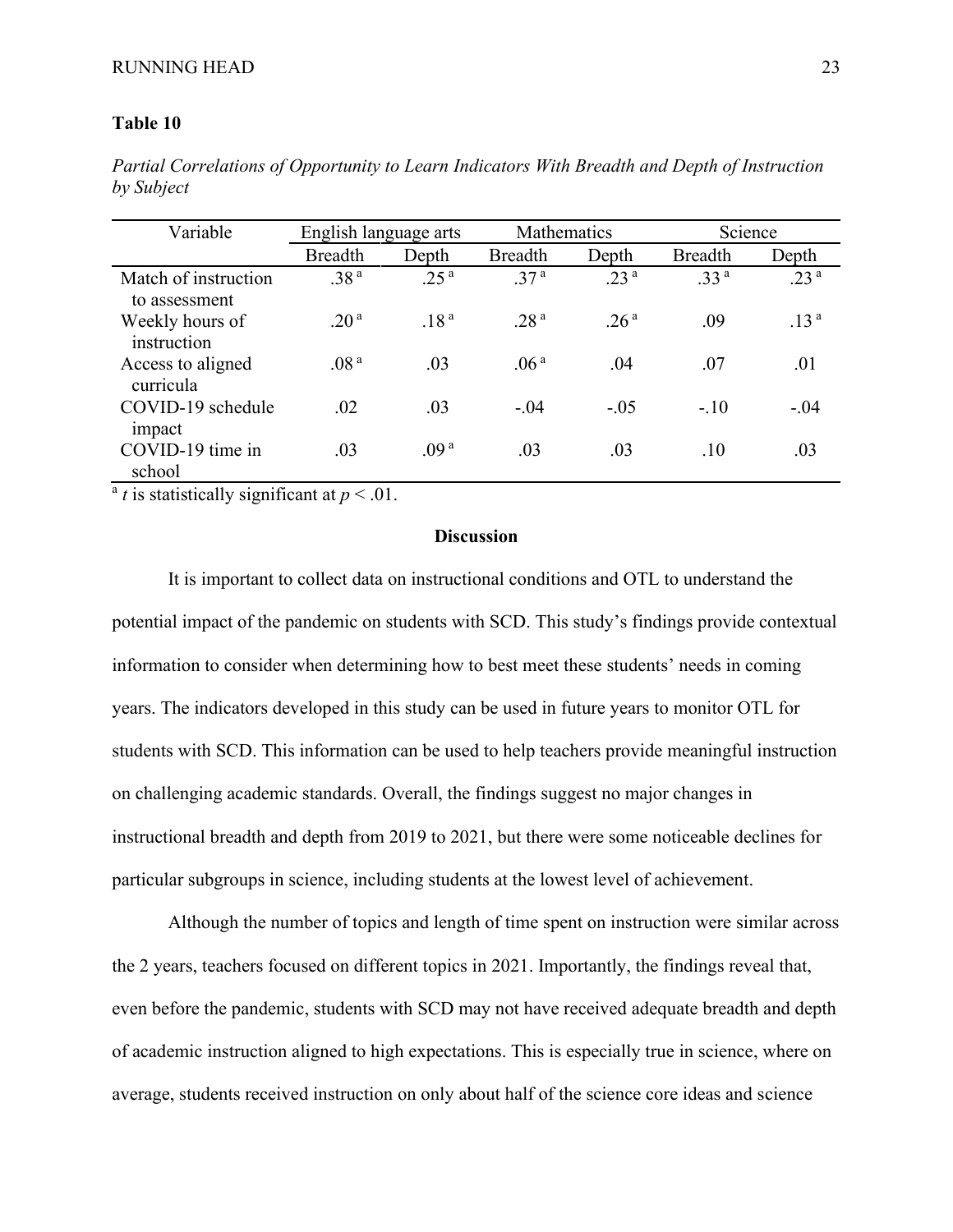and engineering practices measured by DLM assessments. This finding corroborates research showing that teachers of SCD may approach curriculum broadly at the expense of depth or complexity (Karvonen et al., 2009) and instruct on skills that are not aligned with challenging standards (Karvonen et al., 2013).

After accounting for the match of instruction to assessment and the number of hours of weekly instruction, specific instructional conditions during the COVID-19 pandemic did not show a significant relationship to students' breadth and depth of instruction. However, it appears that, for at least some students, instructional conditions during the pandemic may have had some impact on OTL as measured in this study. Although there was a small proportion of students who spent more than half of their instructional time receiving instruction from family members or were absent more than 50% of the time, these students had substantially lower breadth and depth of instruction compared to other students. However, we did not examine whether students spending more than half of their time absent or at home differed systematically from other students. For instance, this group may have included medically fragile students whom we would expect to have lower breadth and depth of instruction in a typical year because of frequent absences or other circumstances.

There are several other caveats to keep in mind when interpreting the findings. We recognize that the data from the DLM teacher survey do not represent all dimensions of OTL described in the literature, particularly the dimensions of quality of instruction and student engagement. In an open-ended survey item (not described in this paper), teachers described a variety of factors affecting students' instruction during the pandemic that were not captured in the survey items we used in this study, including difficulties with remote learning (e.g., technology issues, lack of access to materials, lack of student engagement, parental support),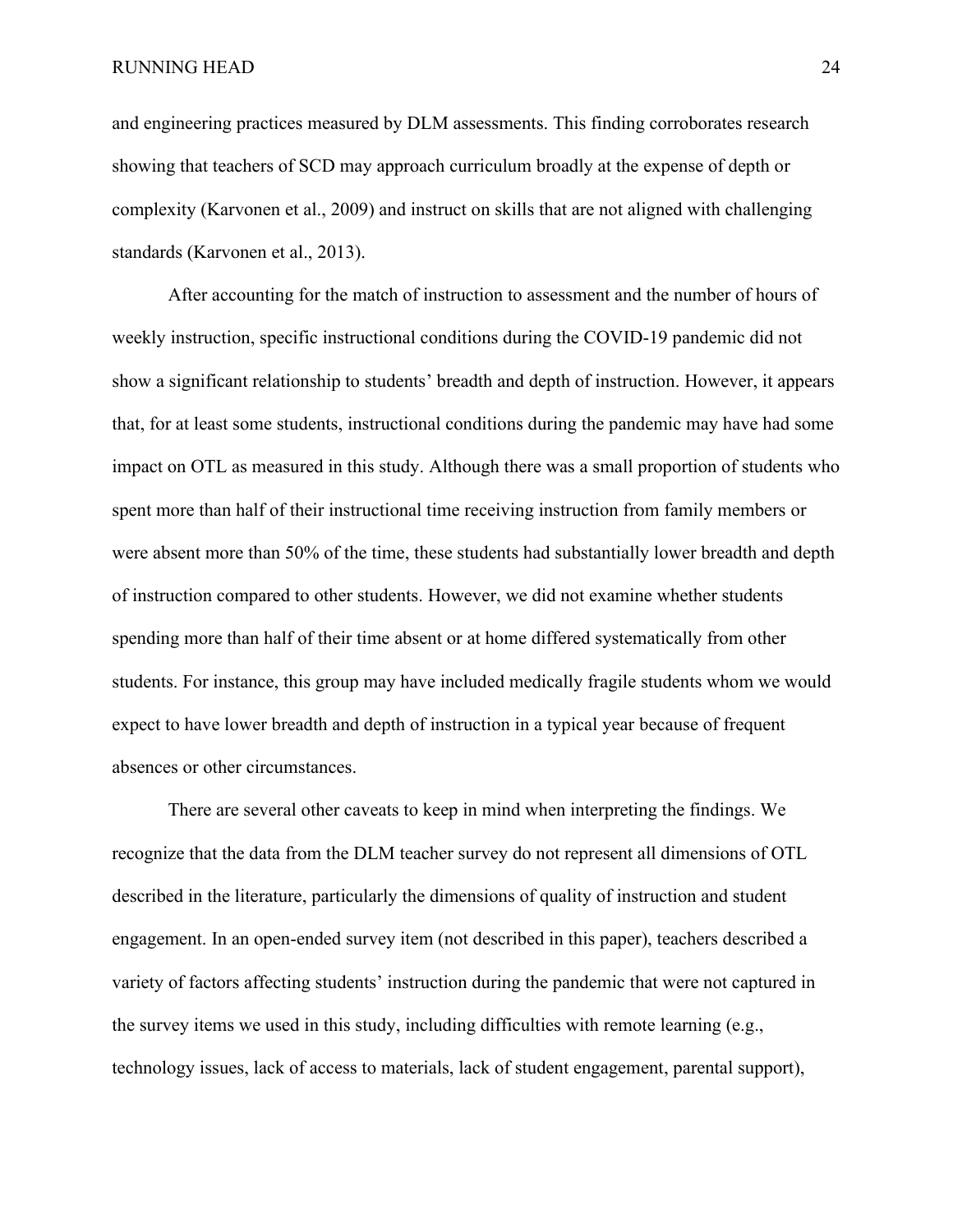COVID-19 safety protocols and social distancing, students' mental and physical health, and family hardships (ATLAS, 2021). Furthermore, although teacher surveys are typically the most economical way to measure OTL and impose the smallest burden on teachers, they rely on teacher self-reporting and recollection of instructional practice for the year. Teachers may have difficulty recalling their instructional practice over extended periods of time (Blank et al., 2001).

Although this study's findings provide evidence suggesting that the COVID-19 pandemic may have affected OTL for students with SCD, additional research is needed to understand the full impact of the pandemic. The 2021 survey had a lower response rate and different participating states than in previous years, and survey data mostly represent students who took the DLM assessment. It is reasonable to assume that students who were not assessed this past year were those most affected by the pandemic and experienced the greatest impact to their OTL, and research indicates that participation in DLM assessments in 2021 differed from prepandemic years (ATLAS, 2021). The comparison of 2019 and 2021 data is also affected by changes in the DLM assessment's blueprint and administration model during this time frame, which may have affected students' OTL. These changes are detailed in ATLAS (2021). Finally, it is well known that the pandemic had different impacts on communities according to their population density or locale (e.g., urban or rural); however, we did not collect this data to incorporate into the analyses. Future work will continue to evaluate OTL for students with SCD to better understand their experiences and needs so that we can determine how to best support these students in the future.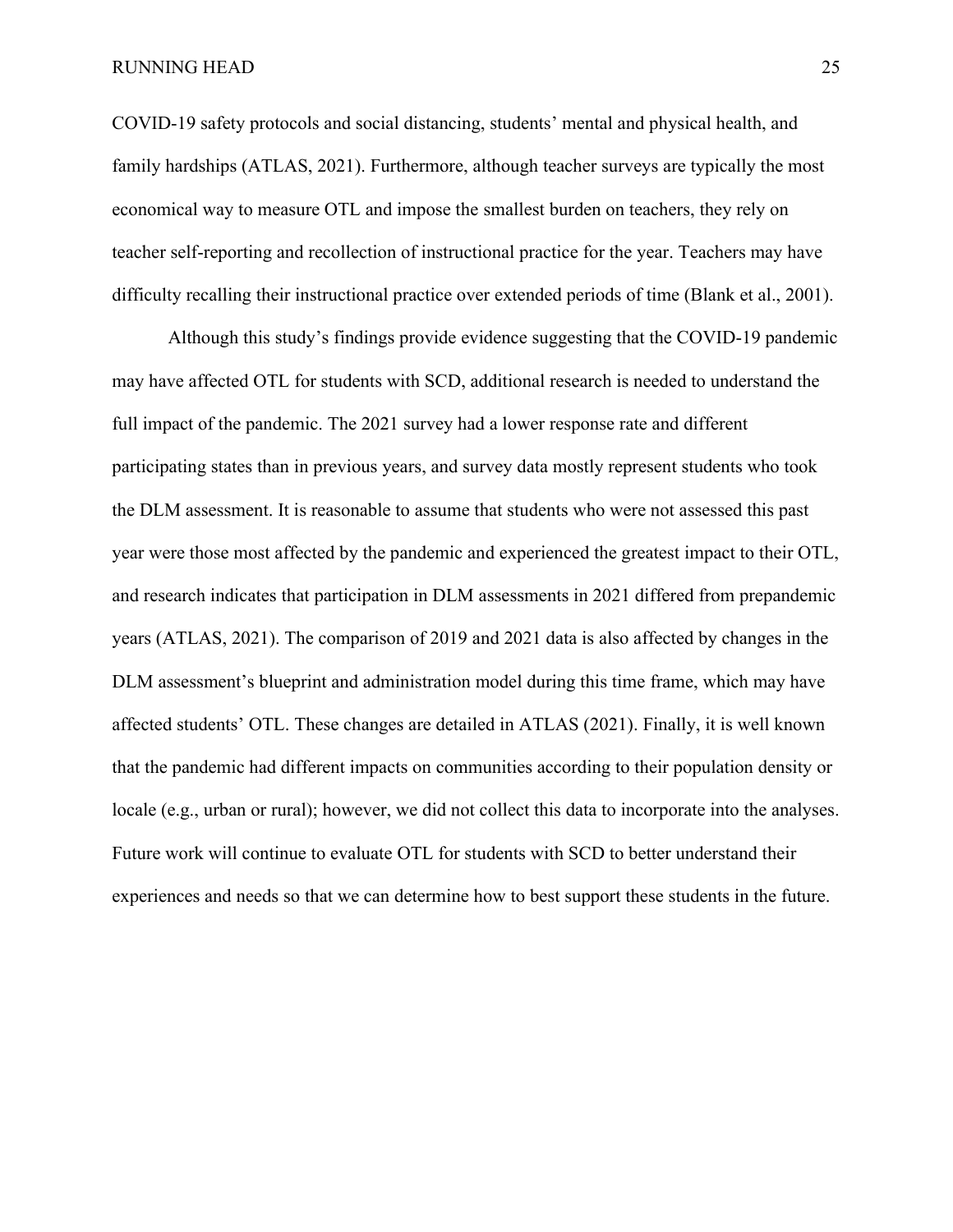#### **References**

Accessible Teaching, Learning, and Assessment Systems. (2021). *2020–2021 DLM administration during COVID-19: Participation, performance, and educational experience* (Technical Report No. 21-02). University of Kansas. [https://dynamiclearningmaps.org/sites/default/files/documents/publication/DLM-](https://dynamiclearningmaps.org/sites/default/files/documents/publication/DLM-COVID.pdf)[COVID.pdf.](https://dynamiclearningmaps.org/sites/default/files/documents/publication/DLM-COVID.pdf)

- Banicky, L. A. (2000). *Opportunity to learn.* (Education Policy Brief, Vol. 7). University of Delaware, College of Human Resources, Education & Public Policy. <http://dspace.udel.edu/bitstream/handle/19716/2446/opp%20to%20learn.pdf?sequence=1>
- Blank, R. K., Porter, A., & Smithson, J. (2001). *New tools for analyzing teaching, curriculum and standards in mathematics & science: Results from survey of enacted curriculum project, final report* (ED458275). Council of Chief State School Officers; ERIC. <http://files.eric.ed.gov/fulltext/ED458275.pdf>
- Burnes, J. J., & Clark, A. K. (2021). *Characteristics of students who take Dynamic Learning Maps® alternate assessments: 2018–2019* (Technical Report No. 20-01). University of Kansas, Accessible Teaching, Learning, and Assessment Systems (ATLAS). [https://dynamiclearningmaps.org/sites/default/files/documents/publication/Characteristics](https://dynamiclearningmaps.org/sites/default/files/documents/publication/Characteristics_of_Students_Who_Take_DLM_AAs.pdf) of Students Who Take DLM AAs.pdf

Consortium for Policy Research in Education. (n.d.). *Study of instructional improvement.*  <http://www.sii.soe.umich.edu/>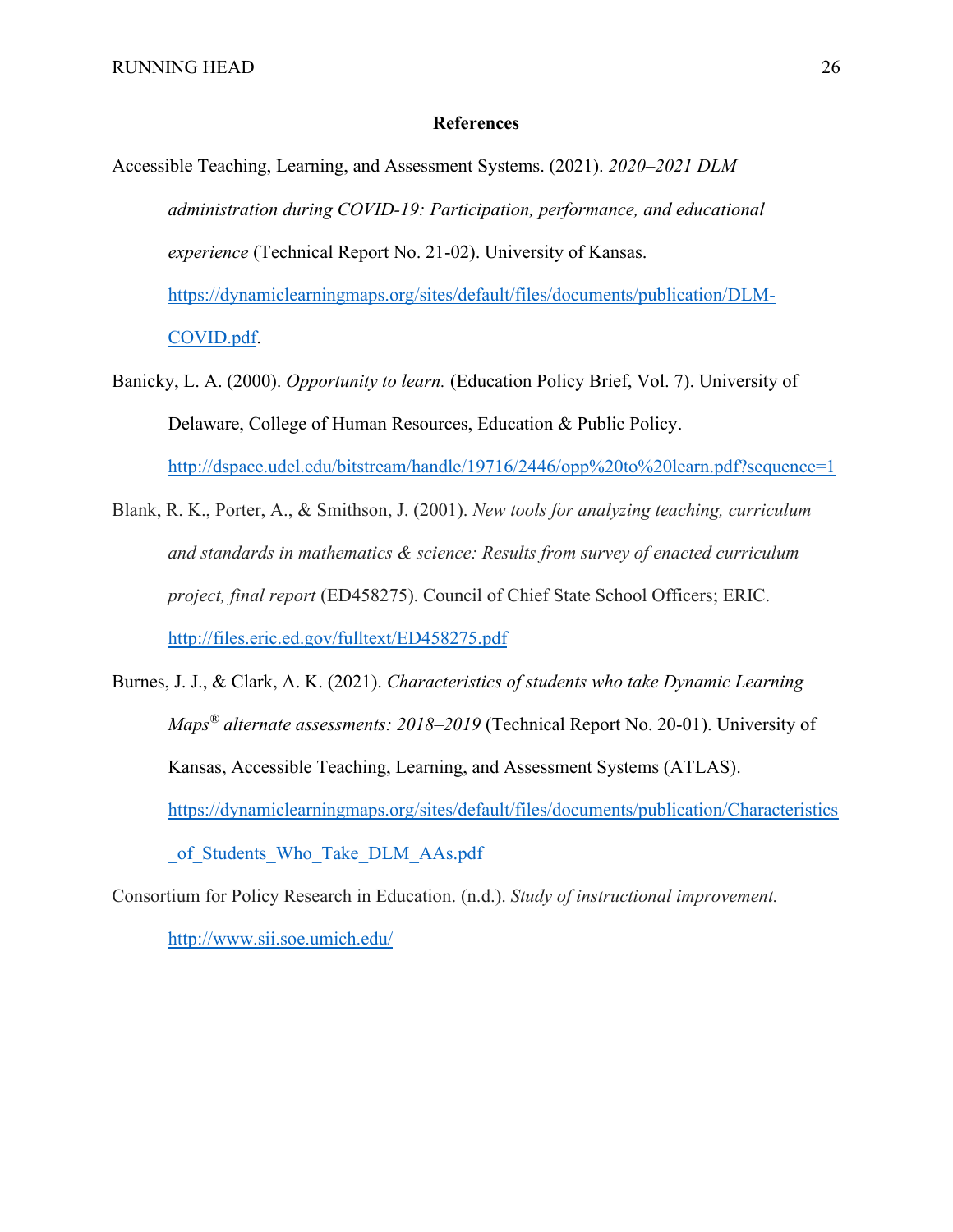Dworkin, L., & Carroll, K. (2021). *Academic growth for students with disabilities: Lessons from school-year learning gains and summer learning loss—Implications for COVID-19 recovery and beyond*. NWEA.

[https://www.nwea.org/content/uploads/2021/06/Academic-Growth-for-Students-with-](https://www.nwea.org/content/uploads/2021/06/Academic-Growth-for-Students-with-Disabilities-Lessons-from-school-year-learning-gains.pdf)[Disabilities-Lessons-from-school-year-learning-gains.pdf](https://www.nwea.org/content/uploads/2021/06/Academic-Growth-for-Students-with-Disabilities-Lessons-from-school-year-learning-gains.pdf)

- Floden, R. E. (2002). The measurement of opportunity to learn. In A. C. Porter & A. Gamoran (Eds.), *Methodological advances in cross-national surveys of educational achievement*  (pp. 229–266*)*. National Academies Press.
- Herman, J. L., & Abedi, J. (2004). *Issues in assessing English language learners' opportunity to learn mathematics* (CSE Report 633; ED483400). U. S. Department of Education; ERIC. <https://files.eric.ed.gov/fulltext/ED483400.pdf>
- Herman, J. L., Klein, D. C., & Abedi, J. (2000). Assessing students' opportunity to learn: Teacher and student perspectives. *Educational Measurement: Issues and Practice*, *19*(4), 16–24.<https://doi.org/10.1111/j.1745-3992.2000.tb00042.x>
- Jackson, D., & Bowdon, J. (2020). *National Survey of Public Education's response to COVID-19: Spotlight on students with disabilities*. American Institutes for Research. <https://www.air.org/project/national-survey-public-educations-response-covid-19>
- Jones, L. V., Davenport, E. C., Bryson, A., Bekhuis, T., & Zwick, R. (1986). Mathematics and science test scores as related to courses taken in high school and other factors. *Journal of Educational Measurement*, *23*(3), 197–208. <https://www.jstor.org/stable/1434607>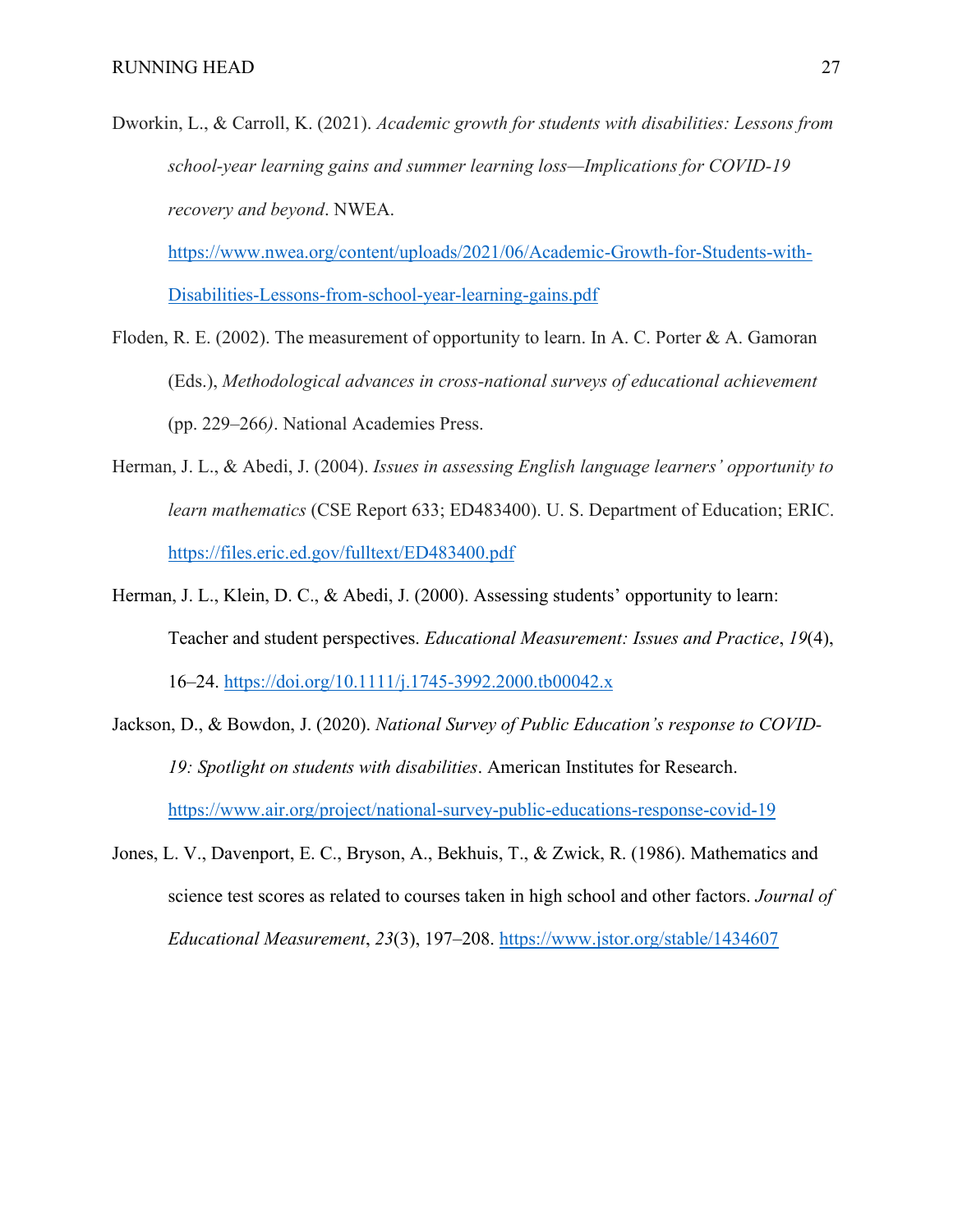Karvonen, M., Flowers, C., & Wakeman, S. (2009, April 12–17). *Predictors of access to the general curriculum for students with significant cognitive disabilities* [Paper presentation]. Annual meeting of the American Educational Research Association, San Diego, CA, United States.

Karvonen, M., Wakeman, S. Y., Browder, D. M., Rogers, M. A., & Flowers, C. (2011). *Academic curriculum for students with significant cognitive disabilities: Special education teacher perspectives a decade after IDEA 1997*.

<https://eric.ed.gov/?id=ED521407>

Karvonen, M., Wakeman, S. Y., Flowers, C., & Browder, D. M. (2007). Measuring the enacted curriculum for students with significant cognitive disabilities: A preliminary investigation. *Assessment for Effective Intervention*, *33*(1), 29–38.

<https://doi.org/10.1177/15345084070330010401>

- Karvonen, M., Wakeman, S., Flowers, C., & Moody, S. (2013). The relationship of teachers' instructional decisions and beliefs about alternate assessments of student achievement. *Exceptionality*, *21*(4), 238–252.<https://doi.org/10.1080/09362835.2012.747184>
- Kurz, A., Elliott, S. N., & Roach, A. T. (2015). Addressing the missing instructional data problem: Using an online measure of opportunity to learn to document Tier 1 instruction. *Remedial and Special Education*, *36*(6), 361–373. <https://doi.org/10.1177/0741932514567365>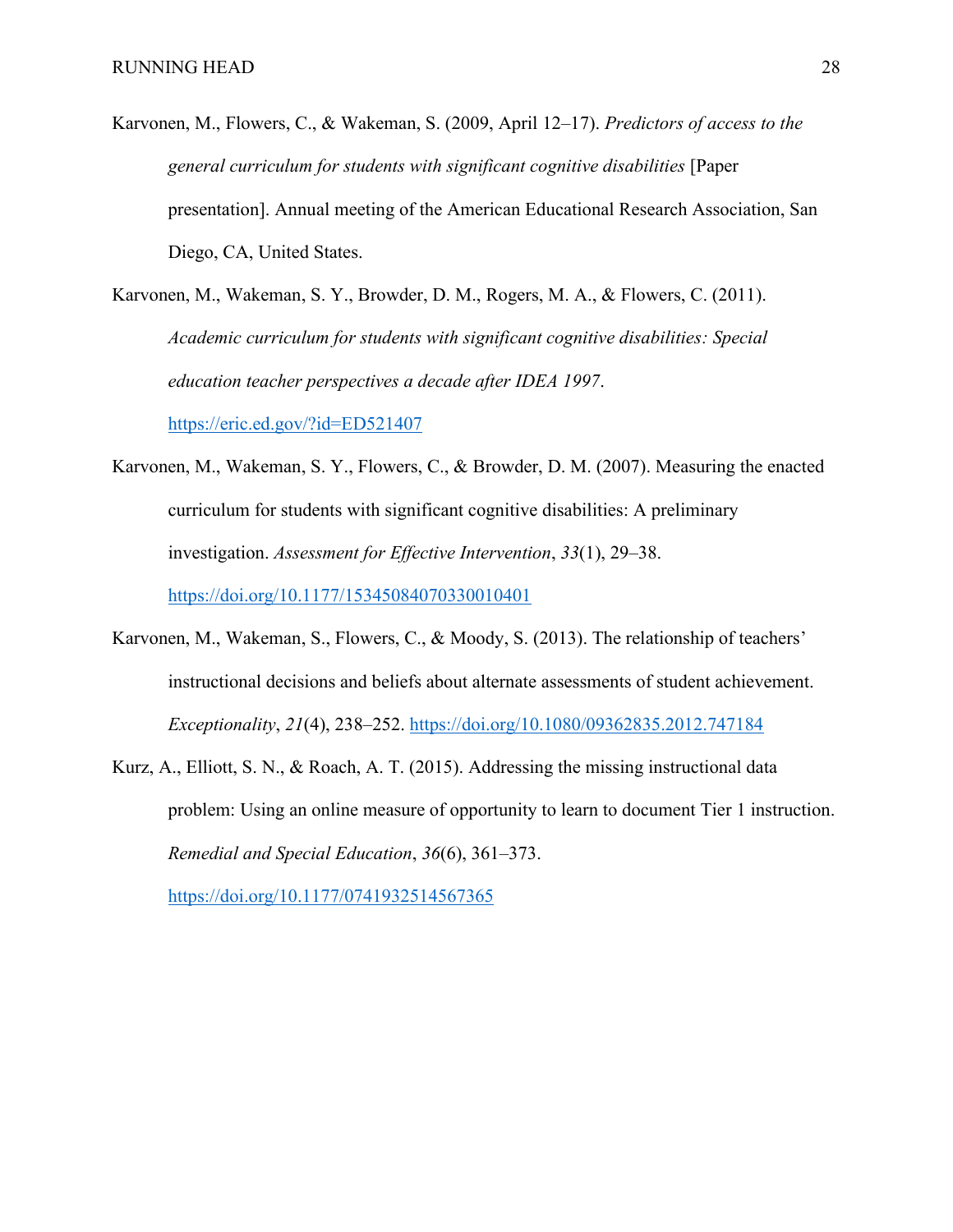- Nash, B., Clark, A. K., & Karvonen, M. (2016). *First contact: A census report on the characteristics of students eligible to take alternate assessments* (Technical Report No. 16-01). University of Kansas, Center for Educational Testing and Evaluation. https://dynamiclearningmaps.org/sites/default/files/documents/publication/First\_Contact [Census\\_2016.pdf](https://dynamiclearningmaps.org/sites/default/files/documents/publication/First_Contact_Census_2016.pdf)
- Thurlow, M. L., Ysseldyke, J. E., Graden, J., & Algozzine, B. (1984). Opportunity to learn for LD students receiving different levels of special education services. *Learning Disability Quarterly*, *7*(1), 55–67. <https://doi.org/10.2307/1510262>
- Wang, J. (1998). Opportunity to learn: The impacts and policy implications. *Educational Evaluation and Policy Analysis, 20*(3), 137–156. <https://doi.org/10.3102/01623737020003137>
- Young, J., & Donovan, W. (2020). *Shifting special needs students to online learning in the COVID-19 spring: Challenges for students, families, and teachers* (Pioneer Education Policy Brief). Pioneer Institute for Public Policy Research. [https://pioneerinstitute.org/pioneer-research/covid-pioneer-research/shifting-special](https://pioneerinstitute.org/pioneer-research/covid-pioneer-research/shifting-special-needs-students-to-online-learning-in-the-covid-19-spring-2/)[needs-students-to-online-learning-in-the-covid-19-spring-2/](https://pioneerinstitute.org/pioneer-research/covid-pioneer-research/shifting-special-needs-students-to-online-learning-in-the-covid-19-spring-2/)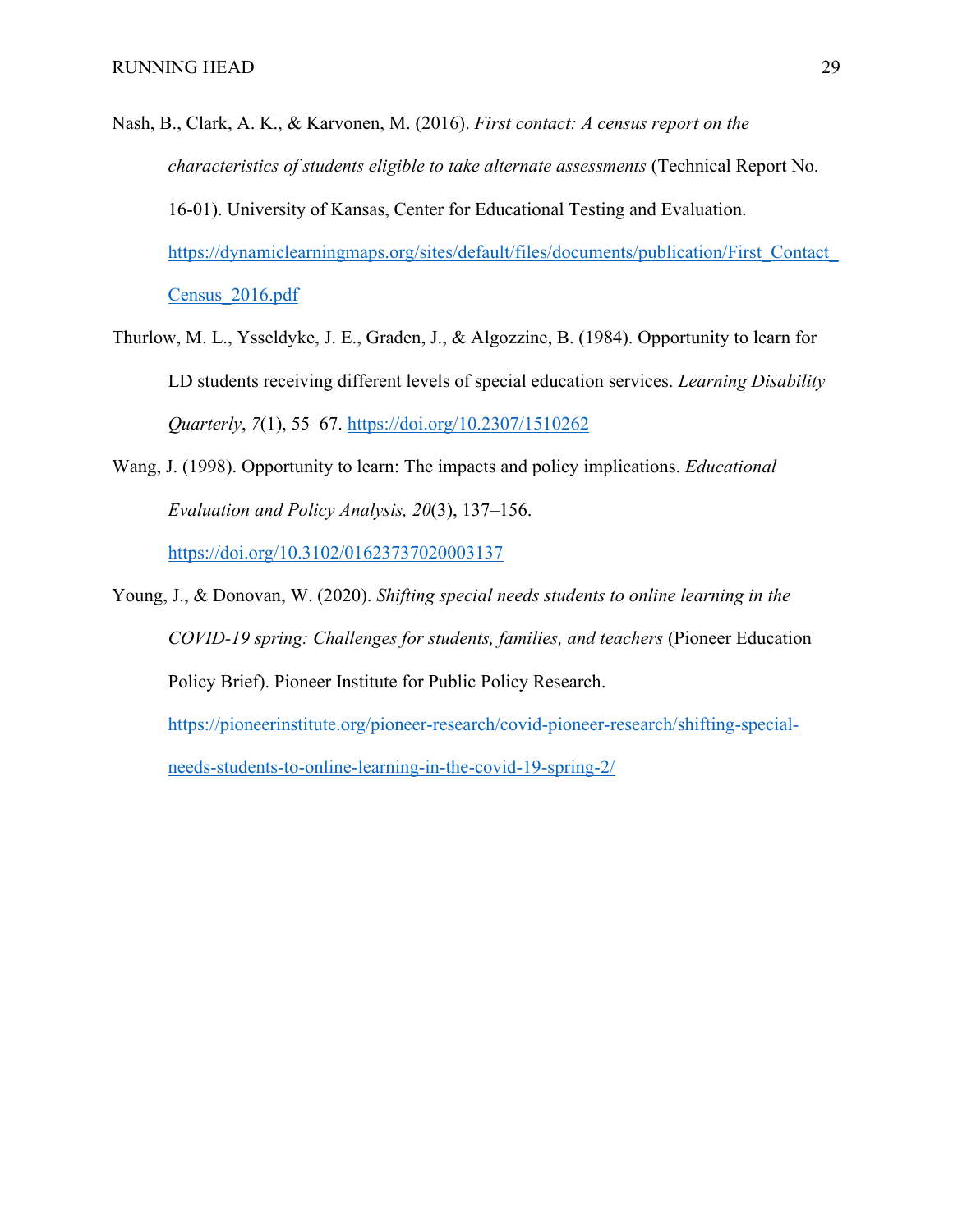## **Appendix A: Supplementary Tables**

## **Table A1**

*Survey Blocks for Teacher Survey With Number and Percentage of Respondents*

|                           | 2018             |       | 2019             |               | 2021   |               |
|---------------------------|------------------|-------|------------------|---------------|--------|---------------|
| Block <sup>a</sup>        | $\boldsymbol{n}$ | $\%$  | $\boldsymbol{n}$ | $\frac{0}{0}$ | n      | $\frac{0}{0}$ |
| A: Fixed                  | 56,634           | 95.1  | 53,353           | 96.4          | 38,502 | 97.1          |
| <b>B:</b> Accessibility   | 13,183           | 22.1  | 14,770           | 26.7          | 19,866 | 50.1          |
| B: Technology             | 12,584           | 21.1  | 13,388           | 24.2          |        |               |
| <b>B: OTL-ELA</b>         | 5,495            | 9.2   | 5,736            | 10.4          | 7,647  | 19.3          |
| B: OTL—Mathematics        | 5,463            | 9.2   | 5,741            | 10.4          | 8,058  | 20.3          |
| B: OTL—Science            | 1,929            | 3.2   | 2,273            | 4.1           | 2,919  | 7.4           |
| B: Teacher experience     | 12,457           | 20.9  |                  |               |        |               |
| N: COVID-19 instructional |                  |       |                  |               | 38,401 | 96.8          |
| conditions                |                  |       |                  |               |        |               |
| C: Teacher background     | 50,062           | 84.1  | 2,347            | 4.2           | 39,661 | 100.0         |
| Total                     | 59,543           | 100.0 | 55,340           | 100.0         | 39,661 | 100.0         |

<sup>a</sup>Blocks A, C, and N (where relevant) were assigned to all teachers. One Block B option is randomly assigned per survey. The *n*s and percentages are based on the number who responded to at least one question in the survey block.

### **Table A2**

*Median and Mode of Instructional Time Spent on English Language Arts, Mathematics, and Science in 2019 and 2021*

| Topic                                         |                  | 2019           |                  | 2021             |                |                  |  |
|-----------------------------------------------|------------------|----------------|------------------|------------------|----------------|------------------|--|
|                                               | $\boldsymbol{n}$ | Median         | Mode             | $\boldsymbol{n}$ | Median         | Mode             |  |
| English language arts                         |                  |                |                  |                  |                |                  |  |
| Determine critical elements<br>of text        | 1,446            | $\overline{2}$ | 4                | 2,443            | $\overline{2}$ | 0                |  |
| Construct understandings of<br>text           | 1,444            | 3              | $\overline{4}$   | 2,424            | 3              | 4                |  |
| Integrate ideas and<br>information from text  | 1,438            | $\overline{2}$ | 4                | 2,408            | $\overline{2}$ |                  |  |
| Use writing to communicate                    | 1,444            | 2              | 4                | 2,424            | 2              | $\left( \right)$ |  |
| Integrate ideas and<br>information in writing | 1,438            | $\overline{2}$ | $\boldsymbol{0}$ | 2,410            | 2              |                  |  |
| Use language to<br>communicate with others    | 1,445            | $\overline{4}$ | $\overline{4}$   | 2,430            | 3              | 4                |  |
| Clarify and contribute in<br>discussion       | 1,442            | 3              | $\overline{4}$   | 2,421            | 2              |                  |  |
| Use sources and information                   | 1,446            |                | $\boldsymbol{0}$ | 2,422            |                |                  |  |
| Collaborate and present ideas                 | 1,443            | $\overline{2}$ | $\theta$         | 2,424            |                | 0                |  |
| Writing                                       |                  |                |                  |                  |                |                  |  |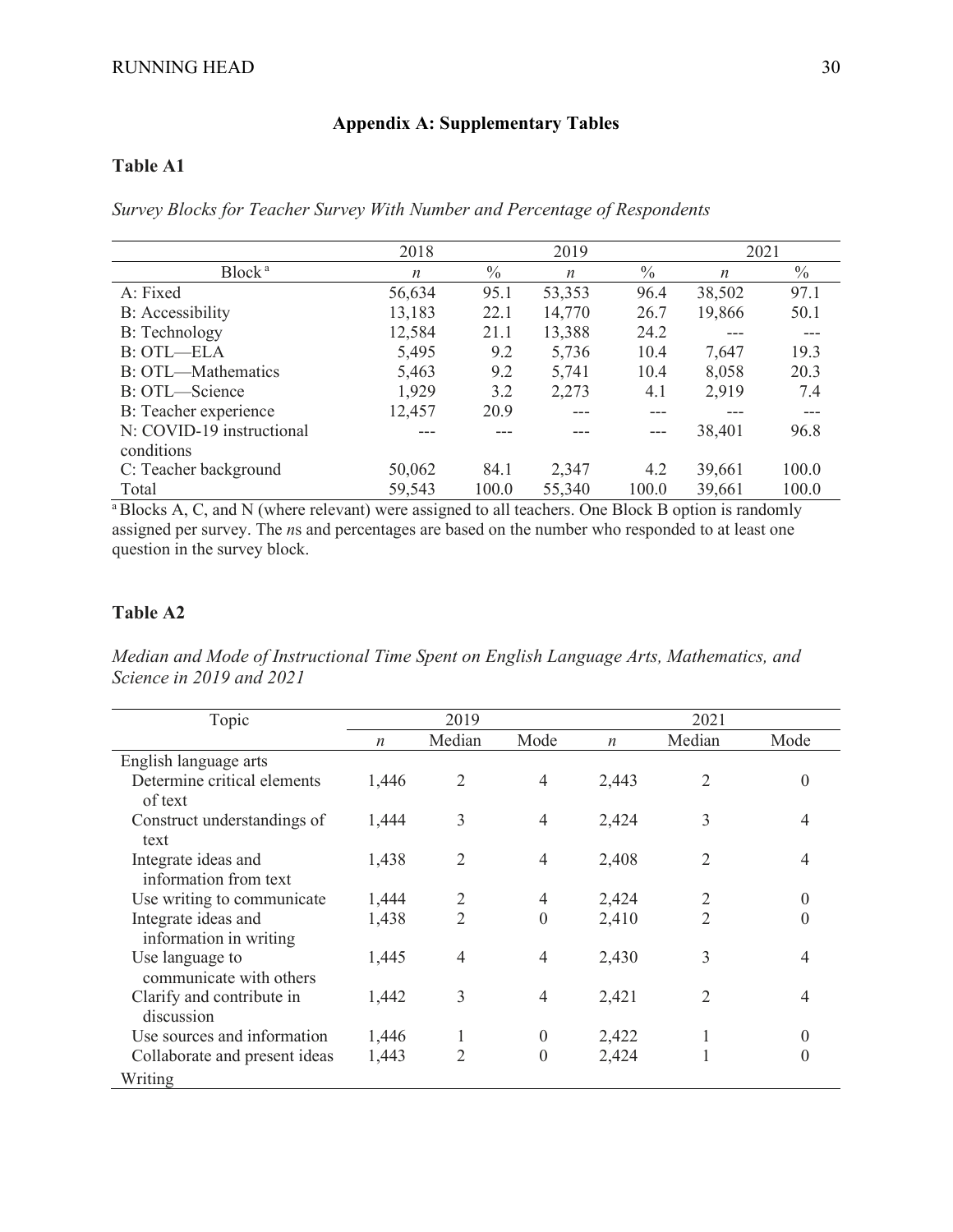| Topic                                                                    | 2019             |                  |                  | 2021             |                  |                  |  |
|--------------------------------------------------------------------------|------------------|------------------|------------------|------------------|------------------|------------------|--|
|                                                                          | $\boldsymbol{n}$ | Median           | Mode             | $\boldsymbol{n}$ | Median           | Mode             |  |
| Represent spoken sounds                                                  | 1,440            | 3                | 4                | 2,440            | $\overline{2}$   | 4                |  |
| with appropriate letter(s)                                               |                  |                  |                  |                  |                  |                  |  |
| Spell grade- and ability-<br>appropriate words                           | 1,438            | $\overline{2}$   | $\overline{4}$   | 2,426            | $\overline{2}$   | $\overline{0}$   |  |
| Use different sentence types<br>in writing                               | 1,430            | $\mathbf{1}$     | $\boldsymbol{0}$ | 2,416            | 1                | $\boldsymbol{0}$ |  |
| Organize information using a<br>specific text structure when<br>writing  | 1,437            | $\mathbf{1}$     | $\boldsymbol{0}$ | 2,416            | $\mathbf{1}$     | $\boldsymbol{0}$ |  |
| Identify or correct errors in<br>writing                                 | 1,434            | 1                | $\boldsymbol{0}$ | 2,418            | 1                | $\boldsymbol{0}$ |  |
| Identify or remove gaps in<br>writing                                    | 1,437            | 1                | $\boldsymbol{0}$ | 2,413            | 1                | $\theta$         |  |
| Elaborate on or focus content<br>in writing                              | 1,437            | 1                | $\boldsymbol{0}$ | 2,406            | 1                | $\theta$         |  |
| Mathematics                                                              |                  |                  |                  |                  |                  |                  |  |
| Understand number structures<br>counting place value<br>fraction         | 1,490            | 3                | $\overline{4}$   | 2,607            | 3                | 4                |  |
| Compare, compose, and<br>decompose numbers and<br>steps                  | 1,477            | $\overline{2}$   | $\overline{4}$   | 2,581            | $\overline{2}$   | $\Omega$         |  |
| Calculate accurately and<br>efficiently                                  | 1,483            | 3                | $\overline{4}$   | 2,575            | $\overline{2}$   | 4                |  |
| Solve problems involving<br>area perimeter and volume                    | 1,482            | $\boldsymbol{0}$ | $\boldsymbol{0}$ | 2,574            | $\boldsymbol{0}$ | $\theta$         |  |
| Understand and use<br>measurement principles and<br>units of measure     | 1,481            | 1                | $\boldsymbol{0}$ | 2,571            | 1                | $\overline{0}$   |  |
| Represent and interpret data<br>displays                                 | 1,472            | 1                | $\boldsymbol{0}$ | 2,560            | 1                | $\theta$         |  |
| Use operations and models to<br>solve problems                           | 1,479            | $\mathfrak{2}$   | $\boldsymbol{0}$ | 2,573            | 1                | $\overline{0}$   |  |
| Understand patterns and<br>functional thinking                           | 1,487            | $\overline{2}$   | $\boldsymbol{0}$ | 2,583            | $\overline{2}$   | $\boldsymbol{0}$ |  |
| Science core ideas                                                       |                  |                  |                  |                  |                  |                  |  |
| Physical science matter and<br>its interactions                          | 334              | $\mathbf{1}$     | $\boldsymbol{0}$ | 1,043            | $\boldsymbol{0}$ | $\overline{0}$   |  |
| Physical science motion and<br>stability: Forces and<br>interactions     | 334              | $\mathbf{1}$     | $\boldsymbol{0}$ | 1,035            | $\boldsymbol{0}$ | $\overline{0}$   |  |
| Physical science energy                                                  | 333              | 1                | $\boldsymbol{0}$ | 1,031            | $\boldsymbol{0}$ | $\overline{0}$   |  |
| Life science: From molecules<br>to organisms: Structure and<br>processes | 329              | $\boldsymbol{0}$ | $\boldsymbol{0}$ | 1,030            | $\boldsymbol{0}$ | $\theta$         |  |
| Life science: Ecosystems:<br>Interactions, energy, and<br>dynamics       | 334              | $\mathbf{1}$     | $\boldsymbol{0}$ | 1,035            | 1                | $\boldsymbol{0}$ |  |